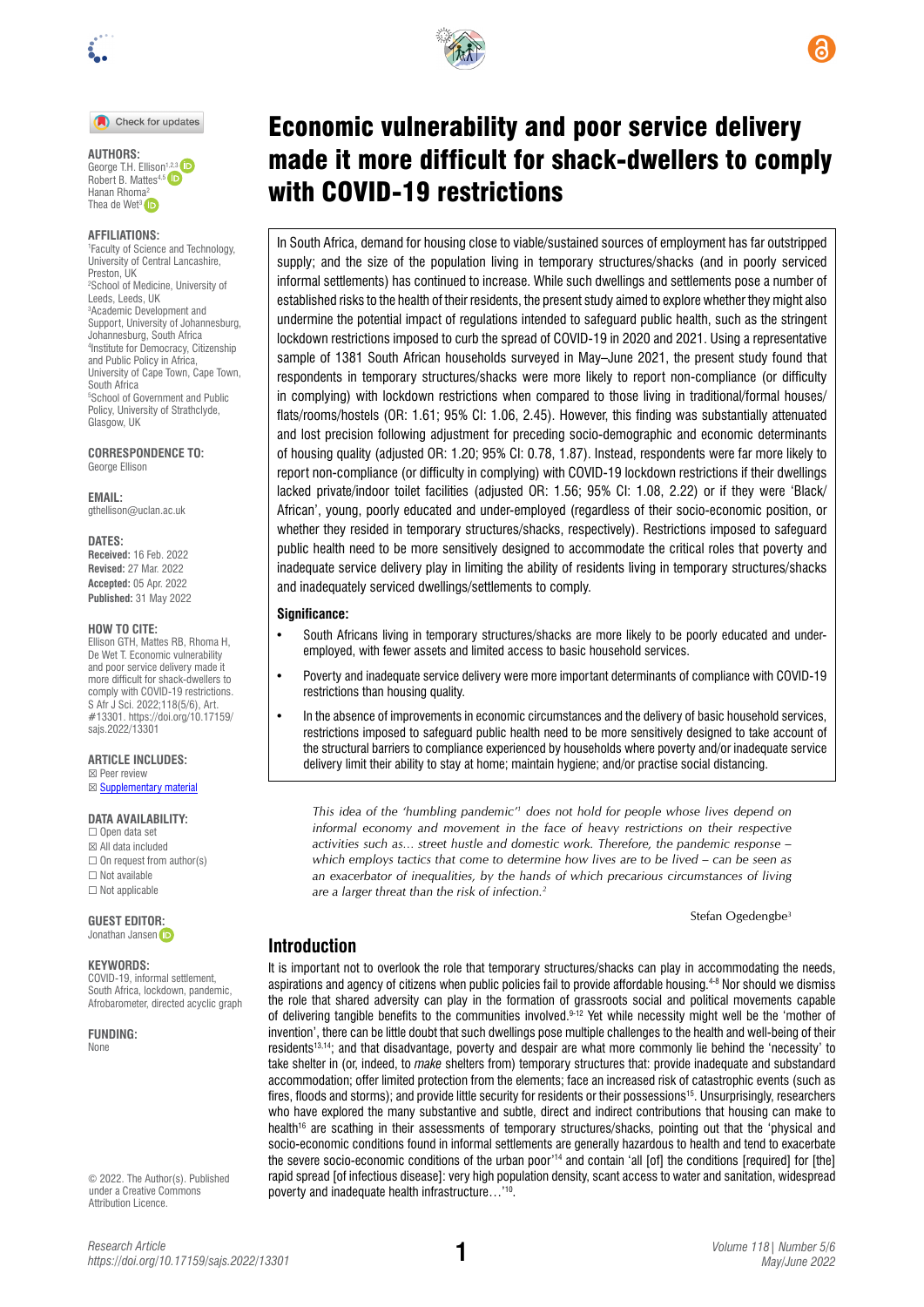

For these reasons, the predominant focus of research into the health and well-being of households living in temporary structures/shacks – both within the backyards of more permanent/formal dwellings<sup>7,8,17</sup> and in emerging/established 'informal settlements'18,19 – has been on their social, political and structural determinants, correlates and consequences<sup>7,13</sup>. Such research has had an important role to play in documenting the scale of the problems facing rapidly urbanising populations, and wherever internal and international migration, population growth, social change, weak governance and limited resources all conspire to create demand for housing that far outstrips supply.<sup>6,20</sup> In South Africa, these challenges also reflect the enduring legacy of apartheid policies that allocated residential rights on the basis of racialised 'population group' classifications<sup>21</sup>, and tightly controlled access to formal housing that was close to viable and sustained sources of employment (particularly where these were also close to areas reserved for those classified as 'White/European')20. The abolition of these 'influx control' statutes in 198622 (and the subsequent repeal of the last of the *Group Areas Acts [No.36 of 1966]* in 1990) has both accentuated and accelerated the ongoing depopulation of South Africa's more rural provinces as people have sought work and better livelihoods in the country's urban and industrial centres<sup>23</sup>. At the same time, the end of apartheid also saw a substantial increase in migration from Africa (and beyond), as migrants sought opportunities in one of the continent's strongest economies.<sup>24</sup>

Despite these seemingly inexorable trends, and the importance afforded the right to housing in South Africa's 1996 constitution<sup>25-27</sup>, a raft of successive government policies and commitments to address the need for additional, affordable housing have demonstrably failed to deliver the quantity and quality required to accommodate the shortfall in housing generated by the rapid rate of urbanisation8,12,20,23,27-30. As a result, the proportion of South Africa's population living in temporary structures/ shacks remains high (at  $\sim$ 10–15%) and shows no sign of abating, while any short-term benefits of relocating close(r) to sources of employment<sup>23</sup> (and any associated benefits in terms of the 'health selection' of those involved) $31,32$  are likely to dissipate whenever the economy falters or competition for employment makes wages stagnate, or work opportunities dry up. Indeed, the inherent vulnerability of impoverished households living in temporary structures/shacks places them at greater risk of being trapped in a worsening cycle of poverty, leading to a steady decline in the social and material fabric of communities containing large numbers of such dwellings (and particularly those 'informal settlements' where temporary structures/shacks predominate).<sup>17</sup> These add further, *communal* risks to the physical and mental health problems such communities face, particularly wherever: inadequate water and sanitation services facilitate the spread of infectious disease<sup>17,19</sup>; the absence of mains electricity makes households reliant on less efficient and more dangerous sources of heat and light<sup>33</sup>; and social unrest and criminality pose tangible threats to the safety and security of individuals and marginalised groups<sup>34</sup>. Such factors further accentuate the vulnerability of both households and communities, and further undermine their resilience to cope with or mitigate structural and systemic changes beyond their control. 35,36

Although these challenges and realities have been well documented and are widely recognised<sup>23</sup>, they are often framed in ways that ensure they are simply accepted as an inevitable (or at least an intractable) consequence of external forces over which local authorities, governments and nation states have limited influence (such as 'market forces' and 'globalisation')10,12,20,27,37. When overlooked or dismissed in this way it is not surprising that policymakers fail to acknowledge or accommodate the very particular needs of these communities, and resort to imposing policies with which they are ill-equipped or simply unable to comply.38 In the process, it is commonplace for policymakers (and commentators) to mistake shack-dwellers' *inability* to comply as an *unwillingness to conform* – whether that be to land ownership statutes, building regulations, health and safety guidance, or the emergency lockdown restrictions imposed following the onset of the COVID-19 pandemic.23 For this reason, the aim of the present study was to examine the determinants, correlates and consequences of residence in a temporary structure/shack 12 months into the COVID-19 pandemic, to better understand the role that disadvantage, poverty and inadequate

service delivery might play in the ability of residents to comply with COVID-19 lockdown restrictions.

# **Methods**

# *Data collection*

The present study used South African data generated during Round 8 of Afrobarometer (AB-R8; <https://afrobarometer.org/>) – a series of crossnational surveys which began in 1999 and currently covers 34 African countries. The South African arm of the AB-R8 survey was undertaken by Plus 94 Research (PTY) Ltd (<https://plus94.co.za/>) between 2 May and 12 June 2021, and involved trained fieldworkers conducting interviews (in-person and in the language chosen by each respondent) with a nationally representative, random, stratified probability sample of 1600 adult South Africans.39 The sampling units/enumeration areas used followed the sampling frame developed for Statistics South Africa's 2011 Population and Housing Census<sup>40</sup>, stratified by: province: rural/ urban locale; and dominant quasi-racial 'population group' – with the distribution of these strata updated in line with Statistics South Africa's 2016 Community Survey41. This involved a total of 400 enumeration areas randomly selected with probabilities proportionate to the sample size. Within each selected area, four households were selected using pre-set walk patterns originating from randomly selected start points; and within each household, one resident adult (aged  $\geq$  18 years) was then randomly selected for interview, yielding an overall sample of 1600 respondents.

# *Analytical design*

To examine the putative causal relationships between socio-demographic, economic, household and COVID-19 related determinants, correlates and consequences of residence in a temporary structure/shack and ease of compliance with COVID-19 lockdown restrictions, we designed our analyses around a hypothesised causal path diagram (in the form of a directed acyclic graph; see Figure 1). This diagram used temporal logic to identify those (socio-demographic, economic, household and COVID-19 related) features considered likely to have preceded one another in a theoretical temporal sequence/cascade of (timeinvariant) 'events' (such as respondent gender or 'population group' classification) and 'crystallised' (time-variant) characteristics (such as employment status or respondent/household assets), whose position within this sequence will have been determined by the timing of, and the specific items included in, the AB-R8 survey questionnaire (as well as by the contexts and circumstances under which this questionnaire was answered by survey participants).<sup>42</sup> In the absence of substantive evidence to the contrary, any variables considered likely to have occurred (or 'crystallised') before any given exposure variable were assumed to act as potential (or, at the very least, 'candidate') confounders, as these can be considered *probabilistic* causes of *both* the specified exposure *and* its subsequent (specified) outcome(s). All such confounders require conditioning (through sampling, stratification or – as here – statistical adjustment) to deliver estimates of 'total causal effects' in which the risk of confounding bias has been mitigated.<sup>42</sup>

While this approach to causal inference using observational (i.e. nonexperimental) data helps to reduce the impact of bias from *measured* confounders (by ensuring analyses are conditioned thereon), the estimates generated are still likely to be biased<sup>43</sup>, not least as a result of residual confounding (associated with non-random measurement error and imprecision in the ascertainment of the variables concerned); unacknowledged/unadjusted confounding (caused by a failure to adjust for unknown/unmeasured/latent confounders); and collider bias (resulting from endogenous selection bias<sup>44-46</sup> or inappropriate conditioning on mediators and/or consequences of the outcome – often as a result of their misclassification as potential/candidate confounders<sup>42</sup>).

In an effort to reduce residual confounding, we carefully examined the responses provided to each of the items available for consideration as potential/candidate confounders to eliminate any sampling/ measurement-related error generated by respondents with missing data values, and by overlapping/indiscrete answer options/categories – the first through case-wise deletion of respondents with missing data and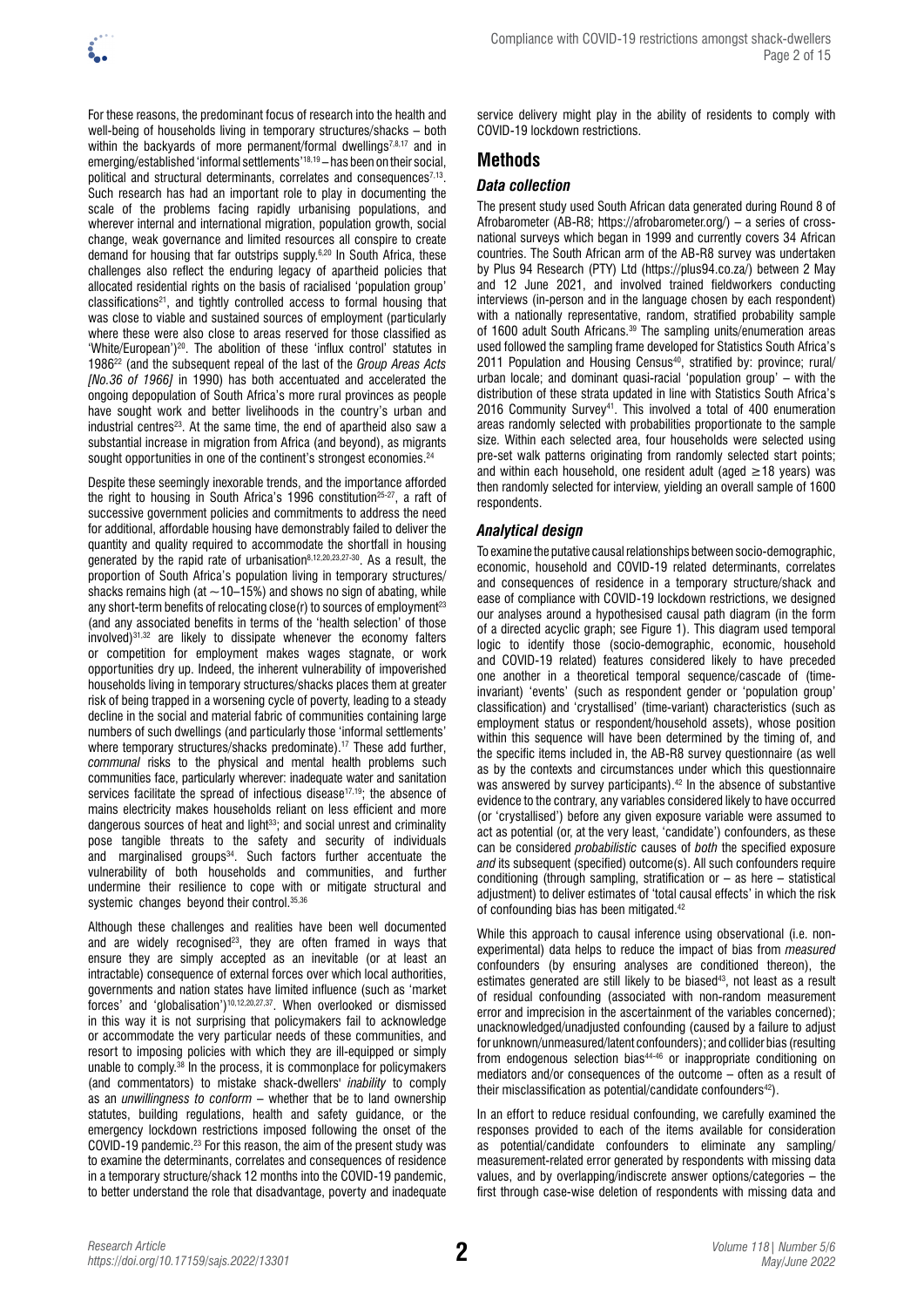

the second through re-categorisation (although both of these steps would have nonetheless introduced alternative sources of bias and imprecision, particularly through selection bias and a loss of information, respectively).

There was less scope to address unadjusted confounding in the design of our analyses, not least given the finite number of items in the AB-R8 survey instrument and its emphasis on self-reported items (and the predominance of opinion-based items) that can be challenging, if not impossible, to interpret as phenomenological events (or crystallising processes) amenable to temporal positioning with respect to any given exposure-outcome dyad. Nonetheless, to acknowledge the potential role that such characteristics might play as unacknowledged or unmeasured confounders, we included three of the innumerable possible sets of unmeasured confounders within our theoretical causal path diagram (Figure 1) to emphasise the (unadjusted confounding) bias they might impose on any estimates of the causal relationships examined in the present study.

Finally, because some of the potential/candidate confounders selected for adjustment comprised features of respondents or households that were subject to change over time (i.e. 'time-variant' variables), we sought to address uncertainty regarding precisely when these characteristics might have crystallised (as/when measured by the AB-R8 survey) by conducting sensitivity analyses with confounder/covariate adjustment sets containing potential/candidate confounders considered more vs. less likely to have themselves been affected by COVID-19. The former included respondent employment status and respondent/household assets, both of which might plausibly provide indicators of pre-, intra- or post-pandemic socio-economic vulnerability/mobility.

Notwithstanding our efforts to address these three potential sources of bias when estimating causal effects from observational/nonexperimental data, it is important to stress that these efforts are very

unlikely to have been completely successful.<sup>42,44</sup> Similarly, because incompletely representative/non-probabilistic sampling – which is common to most surveys involving relatively small samples of voluntary/consenting participants (such as the AB-R8 survey) – can invoke endogenous selection bias (another form of 'collider bias')45,46, even carefully theorised causal path diagrams and the careful selection, measurement/parameterisation and statistical adjustment of potential/ candidate confounders may not eliminate the risk of generating biased causal estimates from analyses of observational data. For these reasons, the findings generated by the present study remain speculative and warrant careful examination, replication and further exploration.

# *Selection of exposure, outcome and 'candidate' confounder variables*

The two principal outcomes of interest examined in the present study were derived from an item situated in the final section of the original AB-R8 questionnaire containing fieldworker-generated observations and assessments; and an item included in the supplementary (COVID-19) module attached to the AB-R8 questionnaire in those countries where data collection had been suspended or postponed as a result of the COVID-19 pandemic, and was only resumed following the first (or subsequent) waves of infection (and associated lockdown restrictions). South Africa was one such country, where the AB-R8 survey was conducted between 2 May and 10 June 2021, when the country was in the process of moving from 'Alert Level 1' (which at that time included the closure of 33/53 land border crossings; an overnight curfew; the closure of nightclubs and specified opening/closing hours for public venues; limits on the size of public and private gatherings/events [and a ban on spectators at sporting events]; limits on the distances travelled for work or private purposes; working from home wherever possible; a ban on alcohol consumption in public places; social distancing; the provision of hand sanitisers in public venues; and the wearing of face masks in any 'public place')47,48 to 'Alert Level 2' (in which, inter alia, the



**Figure 1:** A theoretical causal path diagram, drawn in the form of a directed acyclic graph in which each of the measured (rectangles) and unmeasured (ellipses) sets of variables of relevance to the present study have been arranged in their hypothesised temporal sequence (from left to right), with each preceding variable assumed to act as a probabilistic cause of all subsequent variables. The two specified outcomes ('[Non-]Temporary Dwelling' and 'Ease of Compliance') have been indicated in red. Three examples of the many different unmeasured sets of covariates (indicated by ellipses with double outlines) likely to contribute confounder bias to estimates of the focal relationships examined in the present study, have been included to emphasise their potential impact.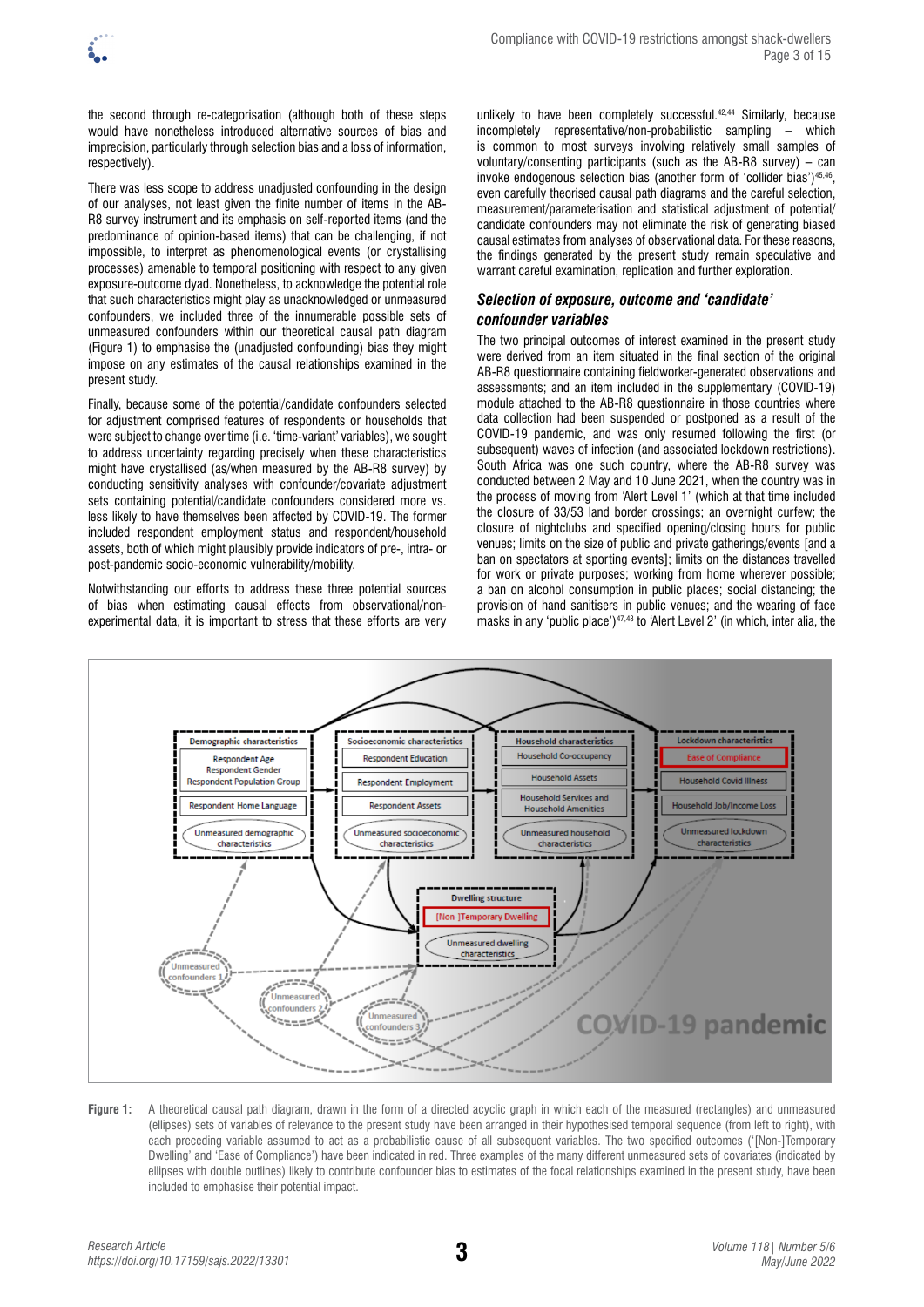

limits on the size of public and private gatherings/events were further reduced)49.

The first of these two AB-R8 items required the fieldworker to answer the question: 'In what type of shelter does the respondent live?' with seven pre-categorised answers, namely: 'Non-traditional/Formal house'; 'Traditional house/Hut'; 'Temporary structure/shack'; 'Flat in a block of flats'; 'Single room in a larger dwelling structure or backyard'; 'Hostel in an industrial compound or farming compound'; or 'Other'. The second item involved asking respondents (i.e. household key informants): 'How easy or difficult was it for you and your household to comply with the lockdown or curfew restrictions imposed by the government?', for which there were four explicit answers available ('Very easy'; 'Easy'; 'Difficult'; or 'Very difficult') and three implicit options used to code unprompted and less definitive answers ('Neither easy nor difficult'; 'I/we did not comply'; and 'Don't know'). The distribution of responses to each of these items was carefully examined to generate binary categorical variables that sought to balance the distribution of responses with the conceptual integrity of the answers that each provided (as described under 'Data preparation and statistical analyses'; see also [Section 1 in](https://doi.org/10.17159/sajs.2022/13301/suppl)  [the supplementary material](https://doi.org/10.17159/sajs.2022/13301/suppl)).

The variables examined as putative determinants, correlates and consequences of these two outcomes – and as potential/candidate confounders when subsequent variables were specified as the exposure – were selected from amongst those items included in the AB-R8 survey instrument that focused primarily on phenomenological characteristics (i.e. socio-demographic, economic, household and COVID-19 related features that were least likely to be vulnerable to reporting bias or to have changed substantively [i.e. 're-crystallised'] as a result of illness or job/business/income loss during the pandemic). While this meant that a large proportion of the (more opinion-based) items included in the AB-R8 survey instrument had to be discounted as suitable for use as exposures (or potential/candidate confounders), there were a sizeable number of more phenomenological items (10 in all) considered relevant to the socio-demographic characteristics of respondents (age, gender, and 'population group' classification) and households (the primary language spoken in the home); and the socio-economic position of both respondents (educational attainment) and households (type of dwelling, number of adult residents and household utilities, services and amenities), that were considered unlikely to have changed in the 14–15 months from the onset of the COVID-19 pandemic (in March 2020) to when South Africa's AB-R8 survey took place (in May–June 2021). While responses to items on these characteristics were therefore considered 'time-invariant' (and to have occurred at discrete points before each of the present study's specified outcomes), there were a number of additional, *ostensibly* phenomenological, criteria (including respondent employment; 12 measures of discrete respondent/household assets; and 2 measures of COVID-19 related impacts on illness and job/ business/income loss) that were likely to have been more susceptible to change during/following the onset of the pandemic, and were therefore considered 'time-variant' (and to have potentially crystallised – as/ when measured – *after both* of the principal outcomes examined in the present study). To address the risk that these 14 variables might not constitute genuine confounders (but instead might act as colliders, whether as consequences of the outcome or mediators between each of the exposure-outcome dyads examined), we undertook the sensitivity analyses described earlier (see Supplementary tables 1 and [2\)](https://doi.org/10.17159/sajs.2022/13301/suppl) using confounder/covariate adjustment sets that excluded respondent employment status and respondent/household assets – viewing these instead as likely indicators of intra/post-pandemic fluidity in socioeconomic position (as opposed to definitive measures of pre-pandemic employment/wealth). These analyses are examined in greater detail in the 'Results'.

### *Data preparation and statistical analyses*

In preparation for our analyses, the distribution of responses to all 24 of the items selected as putative determinants, correlates and/or consequences of each of the two specified outcomes – or as potential/ candidate confounders in any of the exposure-outcome dyads involved – was carefully examined to facilitate their re-categorisation into coherent

analytical variables (see [Section 1 in the Supplementary material\)](https://doi.org/10.17159/sajs.2022/13301/suppl). This included reducing each of the specified outcomes to binary variables for analysis using logistic regression analysis, in which the categories selected were determined at, or as close as possible to, the median value.

Standard descriptive statistics (frequencies with percentages) were used to summarise the responses obtained for each of the 26 variables (i.e. 24 covariates and 2 specified outcomes) examined in the present study. Respondents who were ineligible/unable/unwilling to answer (or did not know the answer to) any of the survey items required to generate these data were excluded from the (sub)sample of respondents subsequently included in the 'complete case analyses' that followed. These analyses involved univariable and multivariable logistic regression models designed with reference to the theoretical causal path diagram summarised in Figure 1, in which the postulated temporal sequence of, and probabilistic causal relationships between, each of these variables was used to select covariates likely to have acted as potential confounders for each of the exposure-outcome dyads examined. The results of these (unadjusted and confounder adjusted) models are presented as odds ratios (OR) with 95% confidence intervals in parentheses (95% CI).

# **Results**

### *Sample characteristics*

The re-categorised variables derived from each of the 26 AB-R8 items have been summarised in Table 1. Most respondents (1381; 86.3%) provided complete data on all 26 variables, while a modest number (219; 13.7%) provided responses to one or more of the survey items (e.g. 'Don't know', 'Refused', or 'Not applicable') that resulted in missing data values. Given the risk of endogenous selection bias in analyses that seek causal inference from unrepresentative samples $45 - a$  risk that can already be high in studies dependent on fallible and incompletely probabilistic sampling techniques (such as household surveys conducted under exigent circumstances)<sup>49-51</sup> – the distribution of responses obtained from participants providing complete data on all 26 variables was compared to those of participants who had not (Table 1). This comparison provided some reassurance that the former (the 'complete case [sub]sample') displayed socio-demographic and economic characteristics (at both the individual- and household-level) that were broadly comparable to the latter. In particular, it was reassuring that the proportion of respondents in each (sub)sample who were resident in non-temporary structures (i.e. houses/flats, rooms or hostels) was very similar (91.0% vs. 87.8%), as was the proportion of those who had found it 'Difficult' (or worse) to comply with lockdown restrictions (34.7% vs. 40.3%); and there was also little difference in the proportion of households who had experienced COVID-19 related illness (19.8% vs. 17.5%) or job/business/income loss (34.1% vs. 32.3%; see Table 1).

However, there were nonetheless some more substantive differences evident in the socio-demographic distribution of the complete case (sub)sample, with 10% more respondents classified as 'Black/African' (70.3% vs. 60.7%) and only half the proportion classified as 'South/ East Asian' (4.7% vs. 8.7%) when compared to those with missing data. Given South Africa's enduring legacy of structural and socioeconomic inequality along quasi-racialised 'population group' lines<sup>21</sup>, these differences might explain the lower educational attainment of respondents in the complete case (sub)sample (e.g. 14.8% vs. 23.2% having completed at least some university/tertiary education) and the lower proportion of these respondents who owned all but one of the six personal assets (the exception being a mobile phone). Despite these trends, multiple co-occupancy was actually lower amongst households included in the complete case (sub)sample (with only 31.0% vs. 40.2% of these households occupied by more than two adults); and there was little evidence of any substantive differences in household asset ownership or in access to household services (the notable exception being the proportion of households with piped water inside their dwelling: 53.1% vs. 63.7%; see Table 1).

Notwithstanding these differences (and the potential risk of endogenous selection/collider bias they might pose) $45$ , the analyses that follow rely solely on those 1381 respondents for whom data were available on all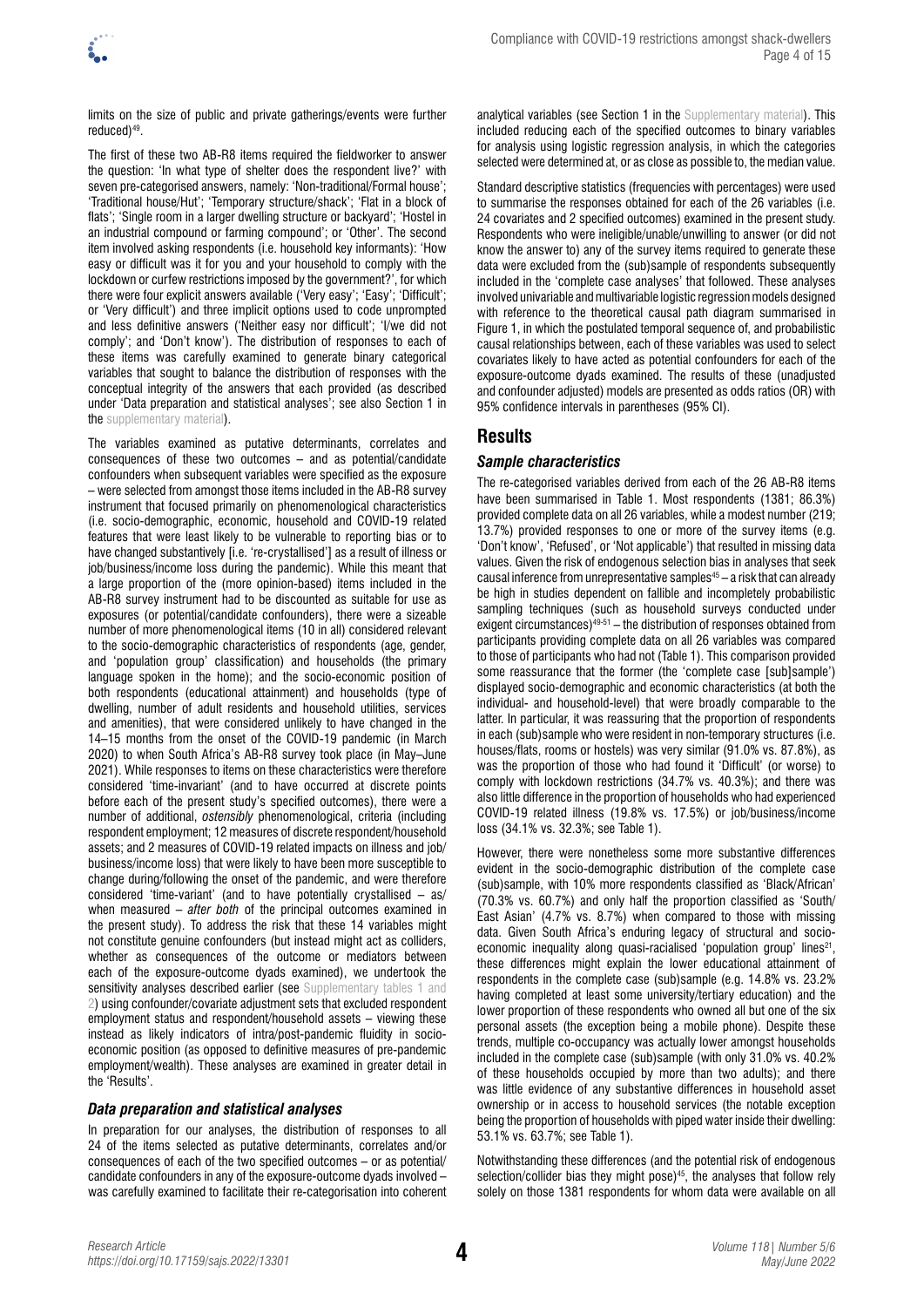

**Table 1:** The distribution of the 26 re-categorised items from the AB-R8 survey amongst: (1) the 1381 (86.3%) South African respondents who provided answers to all 26 items; and (2) the 219 respondents (13.7%) with missing data on one or more of these variables

| Variable                                                                                                                                                                                                             | Respondents with complete data<br>$(n=1381)$ |                                              | Respondents with incomplete data<br>$(n \leq 219)$ |                                              |
|----------------------------------------------------------------------------------------------------------------------------------------------------------------------------------------------------------------------|----------------------------------------------|----------------------------------------------|----------------------------------------------------|----------------------------------------------|
|                                                                                                                                                                                                                      | п                                            | $\%$                                         | п                                                  | $\%$                                         |
| <b>Respondent age</b><br>18 $-25$ years (3)<br>26-35 years (2)<br>36-50 years (1)<br>51-90 years (0)                                                                                                                 | 325<br>377<br>390<br>289                     | 23.5<br>27.3<br>28.2<br>20.9                 | 41<br>68<br>63<br>46                               | 18.8<br>31.2<br>28.9<br>21.1                 |
| <b>Respondent gender</b><br>Female (0)<br>Male $(1)$                                                                                                                                                                 | 697<br>684                                   | 50.5<br>49.5                                 | 104<br>115                                         | 47.5<br>52.5                                 |
| Respondent 'population group' classification<br>'Black/African' (0)<br>'White/European' (1)<br>'Coloured/mixed race' (2)<br>'South/East Asian' (3)                                                                   | 971<br>139<br>206<br>65                      | 70.3<br>10.1<br>14.9<br>4.7                  | 133<br>29<br>38<br>19                              | 60.7<br>13.2<br>17.4<br>8.7                  |
| <b>Respondent home language</b><br>Non-European (1)<br>European (0)                                                                                                                                                  | 1051<br>330                                  | 76.1<br>23.9                                 | 164<br>55                                          | 74.9<br>25.1                                 |
| <b>Respondent education</b><br>Less than complete primary (4)<br>Complete primary but less than complete secondary (1)<br>Secondary complete (0)<br>Non-university post-secondary (3)<br>Some university or more (2) | 140<br>397<br>489<br>151<br>204              | 10.1<br>28.8<br>35.4<br>10.9<br>14.8         | 24<br>55<br>56<br>24<br>48                         | 11.6<br>26.6<br>27.1<br>11.6<br>23.2         |
| <b>Respondent employment</b><br>No (looking) (0)<br>No (not looking (2)<br>Yes, part time (3)<br>Yes, full time (1)                                                                                                  | 534<br>334<br>173<br>340                     | 38.7<br>24.2<br>12.5<br>24.6                 | 74<br>47<br>24<br>56                               | 36.8<br>23.4<br>11.9<br>27.9                 |
| <b>Respondent assets</b><br>Radio - Yes (1)<br>$TV - Yes$ (1)<br>Motor Vehicle - Yes (1)<br>Computer - Yes (1)<br>Account - Yes (1)<br>Mobile $-$ Yes $(1)$                                                          | 943<br>955<br>381<br>480<br>1121<br>1263     | 68.3<br>69.2<br>27.6<br>34.8<br>81.2<br>91.5 | 159<br>165<br>72<br>102<br>184<br>189              | 72.6<br>75.3<br>32.9<br>46.5<br>84.0<br>86.3 |
| Residence in [non-]temporary structure<br>Formal house/flat (0)<br>Temporary structure/shack (1)<br>Single room/hostel (2)                                                                                           | 1208<br>125<br>48                            | 87.5<br>9.1<br>3.5                           | 175<br>25<br>5                                     | 85.4<br>12.2<br>2.4                          |
| Household co-occupancy<br>One adult in household (0)<br>Two adults in household (1)<br>More than two adults in household (2)                                                                                         | 599<br>354<br>428                            | 43.4<br>25.6<br>31.0                         | 81<br>50<br>88                                     | 37.0<br>22.8<br>40.2                         |
| <b>Household asset ownership</b><br>Radio - Yes (1)<br>$TV - Yes$ (1)<br>Motor vehicle $-$ Yes (1)<br>Computer - Yes (1)<br>Account - Yes (1)<br>Mobile $-$ Yes $(1)$                                                | 1174<br>1270<br>652<br>654<br>1244<br>1326   | 85.0<br>92.0<br>47.2<br>47.4<br>90.1<br>96.0 | 186<br>194<br>111<br>120<br>198<br>203             | 84.9<br>88.6<br>50.7<br>54.8<br>90.4<br>92.7 |
| <b>Household electricity supply</b><br>Connected to grid (0)<br>Not connected to grid (1)                                                                                                                            | 1257<br>124                                  | 91.0<br>9.0                                  | 189<br>22                                          | 89.6<br>10.4                                 |

*Table 1 continues...*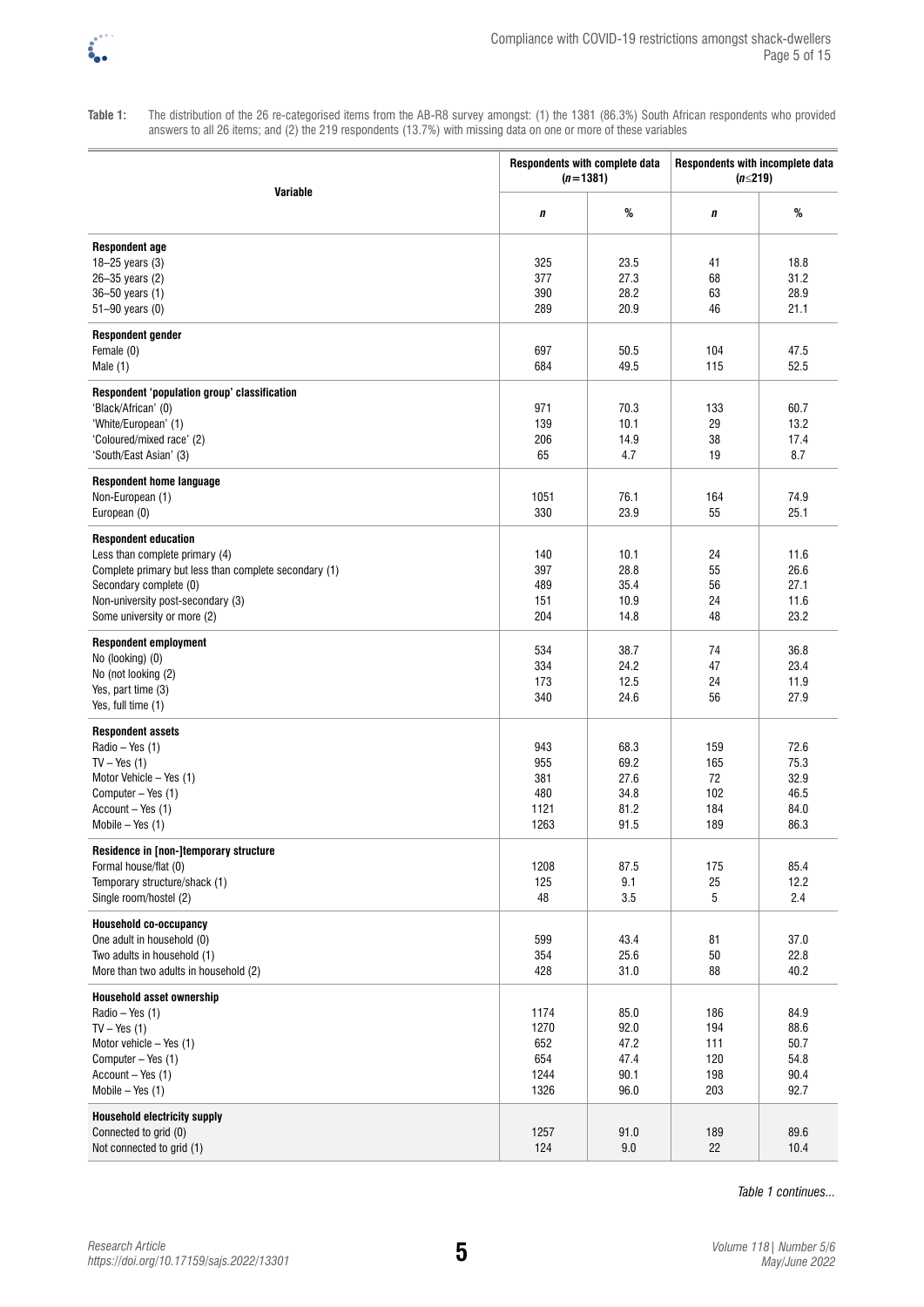*...Table 1 continued*

| <b>Variable</b>                                     | Respondents with complete data<br>$(n=1381)$ |      | Respondents with incomplete data<br>(n≤219) |      |
|-----------------------------------------------------|----------------------------------------------|------|---------------------------------------------|------|
|                                                     | $\mathbf n$                                  | %    | $\mathbf n$                                 | %    |
| <b>Household water supply</b>                       |                                              |      |                                             |      |
| Water inside dwelling (0)                           | 733                                          | 53.1 | 123                                         | 63.7 |
| Water inside compound (1)                           | 395                                          | 28.6 | 35                                          | 18.1 |
| Water outside compound (2)                          | 253                                          | 18.3 | 35                                          | 18.1 |
| <b>Household toilet access</b>                      |                                              |      |                                             |      |
| Private inside dwelling (0)                         | 694                                          | 50.3 | 116                                         | 53.7 |
| Private inside compound (1)                         | 407                                          | 29.5 | 46                                          | 21.3 |
| Outside compound (shared/none available) (2)        | 280                                          | 20.3 | 54                                          | 25.0 |
| Household ease of lockdown compliance               |                                              |      |                                             |      |
| Less than 'Difficult' (0)                           | 497                                          | 34.7 | 27                                          | 40.3 |
| 'Difficult' or worse (1)                            | 902                                          | 65.3 | 40                                          | 59.7 |
| <b>Household COVID-19 related Illness</b>           |                                              |      |                                             |      |
| Did not become ill (0)                              | 1108                                         | 80.2 | 52                                          | 82.5 |
| Became ill (1)                                      | 273                                          | 19.8 | 11                                          | 17.5 |
| Household COVID-19 related job/business/income loss |                                              |      |                                             |      |
| No loss $(0)$                                       | 910                                          | 65.9 | 44                                          | 67.7 |
| Lost job/business/income (1)                        | 471                                          | 34.1 | 21                                          | 32.3 |

#### **Table 2:** The socio-demographic and economic determinants of residence in a temporary structure/shack vs. a non-temporary or permanent structure (i.e. a house/flat, room or hostel) and the relationship between residence in a (non-)temporary structure/shack and a number of: household-level characteristics (including co-occupancy and household assets, services and amenities) and COVID-19 related phenomena (ease of lockdown compliance, illness and job/business income loss) – both before (Column 2.1) and after (Column 2.2) adjustment for any preceding potential/ candidate confounders. All results are presented as odds ratios (ORs) with 95% confidence intervals in parentheses (95% CI).

| <b>Specified outcome:</b> | Residence in a temporary structure/shack vs. a non-temporary/permanent structure (house/flat, room or hostel) – dichotomous |
|---------------------------|-----------------------------------------------------------------------------------------------------------------------------|
| Outcome referent (0):     | Non-temporary structure (house/flat, room or hostel)                                                                        |
| Outcome contrast (1):     | Temporary structure/shack                                                                                                   |

| <b>Specified exposures:</b> | <b>Covariate adjustment set</b> |                          |  |
|-----------------------------|---------------------------------|--------------------------|--|
|                             | Column 2.1 <sup>a</sup>         | Column 2.2 <sup>b</sup>  |  |
|                             | None                            | Any preceding covariates |  |
|                             | OR (95% CI)                     | OR (95% CI)              |  |

#### Covariates considered likely to precede (and be potential determinants of) residence in a (non-)temporary structure:<sup>c</sup>

| <b>Respondent age</b><br>18-25 years $(3)$<br>26-35 years (2)<br>36-50 years (1)<br>51-90 years (0)                                                | 3.25(1.62, 6.49)<br>3.17(1.60, 6.27)<br>2.49 (1.24, 4.99)<br>Referent | 3.23(1.60, 6.50)<br>3.05(1.54, 6.06)<br>2.76 (1.37, 5.55)<br>Referent |
|----------------------------------------------------------------------------------------------------------------------------------------------------|-----------------------------------------------------------------------|-----------------------------------------------------------------------|
| <b>Respondent gender</b><br>Female (0)<br>Male $(1)$                                                                                               | Referent<br>1.11(0.77, 1.61)                                          | Referent<br>1.11(0.77, 1.61)                                          |
| Respondent 'population group' classification<br>'Black/African' (0)<br>'White/European' (1)<br>'Coloured/mixed race' (2)<br>'South/East Asian' (3) | Referent<br>0.12(0.03, 0.49)<br>0.79(0.47, 1.33)<br>1 (Empty)         | Referent<br>0.11(0.03, 0.46)<br>0.78(0.46, 1.35)<br>1 (Empty)         |
| Respondent home language<br>Non-European (0)<br>European (1)                                                                                       | Referent<br>0.66(0.41, 1.06)                                          | Referent<br>1.09(0.65, 1.82)                                          |

*Table 2 continues...*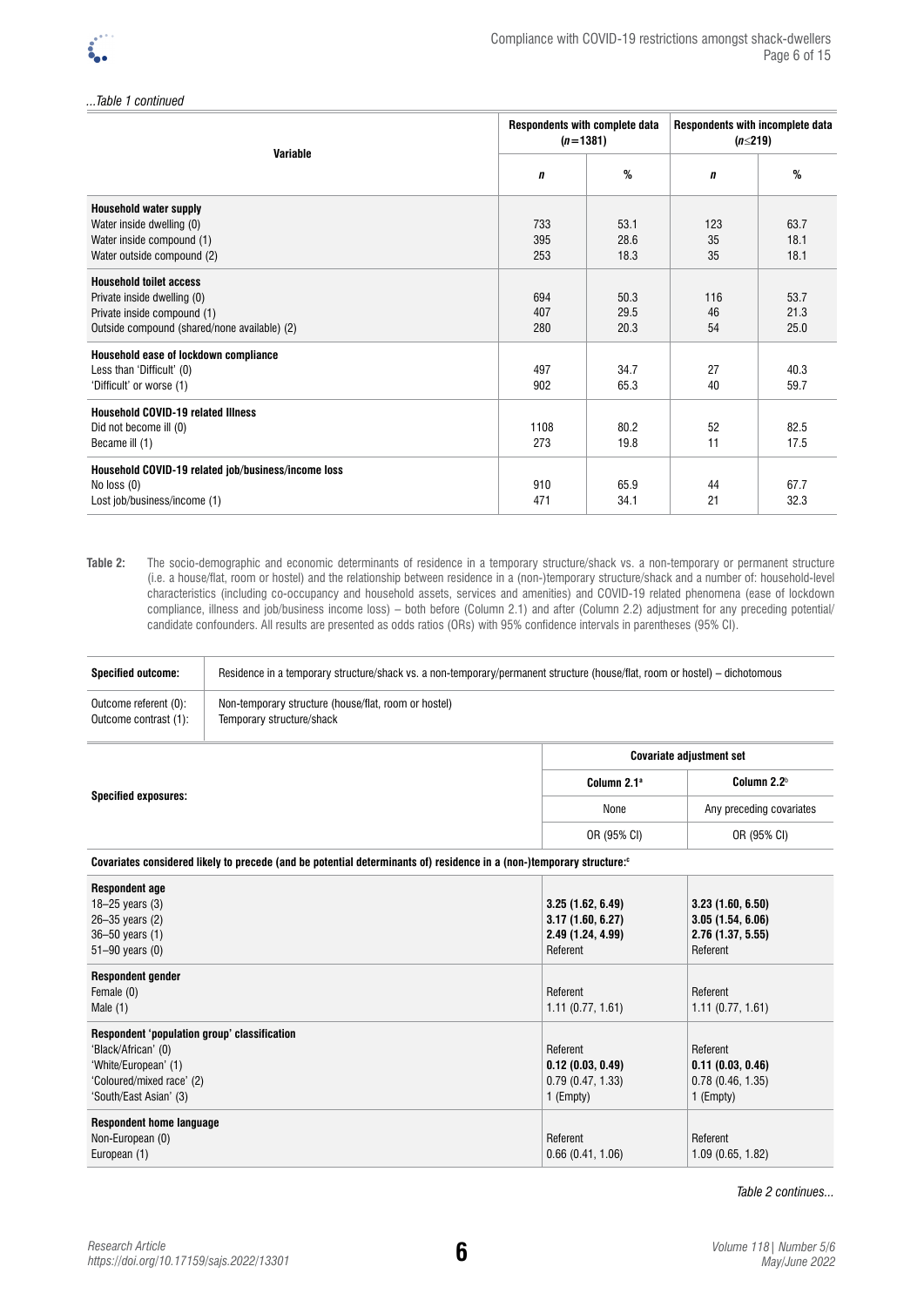*...Table 2 continued*

|                                                                                                                                                                                                 | <b>Covariate adjustment set</b>                                                           |                                                                                            |  |
|-------------------------------------------------------------------------------------------------------------------------------------------------------------------------------------------------|-------------------------------------------------------------------------------------------|--------------------------------------------------------------------------------------------|--|
| <b>Specified exposures:</b>                                                                                                                                                                     | Column 2.1 <sup>a</sup>                                                                   | Column 2.2 <sup>b</sup>                                                                    |  |
|                                                                                                                                                                                                 | None                                                                                      | Any preceding covariates                                                                   |  |
|                                                                                                                                                                                                 | OR (95% CI)                                                                               | OR (95% CI)                                                                                |  |
| <b>Respondent education</b><br>Less than complete primary (4)<br>Less than complete secondary (1)<br>Secondary complete (0)<br>Non-university post-secondary (3)<br>Some university of more (2) | 1.19(0.65, 2.16)<br>1.35 (0.89, 2.06)<br>Referent<br>0.38(0.16, 0.91)<br>0.18(0.07, 0.52) | 2.01 (1.04, 3.88)<br>1.53 (0.99, 2.35)<br>Referent<br>0.38(0.16, 0.91)<br>0.24(0.08, 0.67) |  |
| <b>Respondent employment</b><br>No job (looking) (0)<br>No (not looking) (2)<br>Yes (part time) (3)<br>Yes (full time) (1)                                                                      | Referent<br>0.47(0.29, 0.76)<br>0.47(0.25, 0.89)<br>0.33(0.19, 0.57)                      | Referent<br>$0.66$ $(0.39, 1.12)$<br>0.57(0.29, 1.09)<br>0.54(0.30, 0.96)                  |  |
| Respondent radio<br>Do not personally own (0)<br>Personally own (1)                                                                                                                             | Referent<br>0.65(0.44, 0.94)                                                              | Referent<br>0.77(0.51, 1.16)                                                               |  |
| <b>Respondent television</b><br>Do not personally own (0)<br>Personally own (1)                                                                                                                 | Referent<br>0.45(0.31, 0.65)                                                              | Referent<br>0.57(0.38, 0.85)                                                               |  |
| <b>Respondent motor vehicle</b><br>Do not personally own (0)<br>Personally own (1)                                                                                                              | Referent<br>0.26(0.14, 0.47)                                                              | Referent<br>0.48(0.25, 0.92)                                                               |  |
| <b>Respondent computer</b><br>Do not personally own (0)<br>Personally own (1)                                                                                                                   | Referent<br>0.35(0.22, 0.57)                                                              | Referent<br>0.55(0.32, 0.93)                                                               |  |
| <b>Respondent bank account</b><br>Do not personally own (0)<br>Personally own (1)                                                                                                               | Referent<br>$0.87$ (0.55, 1.37)                                                           | Referent<br>1.25 (0.76, 2.05)                                                              |  |
| <b>Respondent mobile phone</b><br>Do not personally own (0)<br>Personally own (1)                                                                                                               | Referent<br>0.41(0.25, 0.69)                                                              | Referent<br>0.43(0.25, 0.76)                                                               |  |
| Covariates considered likely to be coterminous with (or determined by) residence in a [non-]temporary structure:                                                                                |                                                                                           |                                                                                            |  |
| Household co-occupancy<br>One adult in household (0)<br>Two adults in household (1)<br>More than two adults in household (2)                                                                    | Referent<br>1.51(0.95, 2.39)<br>1.52 (0.98, 2.35)                                         | Referent<br>1.77 (1.09, 2.88)<br>1.87(1.17, 3.00)                                          |  |
| <b>Household radio</b><br>No household member owns (0)<br>Household member owns (1)                                                                                                             | Referent<br>0.43(0.28, 0.65)                                                              | Referent<br>0.32(0.16, 0.62)                                                               |  |
| <b>Household television</b><br>No household member owns (0)<br>Household member owns (1)                                                                                                        | Referent<br>0.21(0.13, 0.33)                                                              | Referent<br>0.23(0.12, 0.43)                                                               |  |
| <b>Household motor vehicle</b><br>No household member owns (0)<br>Household member owns (1)                                                                                                     | Referent<br>0.24(0.15, 0.38)                                                              | Referent<br>0.31(0.16, 0.58)                                                               |  |

| <b>INVESTIGATION INTO THE UNITS (I)</b> | <b>U.</b> 4 (U. IJ, U.JU) | <b>U.J.I.U.U.U.JU</b> |
|-----------------------------------------|---------------------------|-----------------------|
| <b>Household computer</b>               |                           |                       |
| No household member owns (0)            | Referent                  | Referent              |
| Household member owns (1)               | 0.38(0.25, 0.58)          | 0.62(0.33, 1.18)      |
| <b>Household bank account</b>           |                           |                       |
| No household member owns (0)            | Referent                  | Referent              |
| Household member owns (1)               | 0.67(0.39, 1.16)          | 0.53(0.22, 1.31)      |

*Table 2 continues...*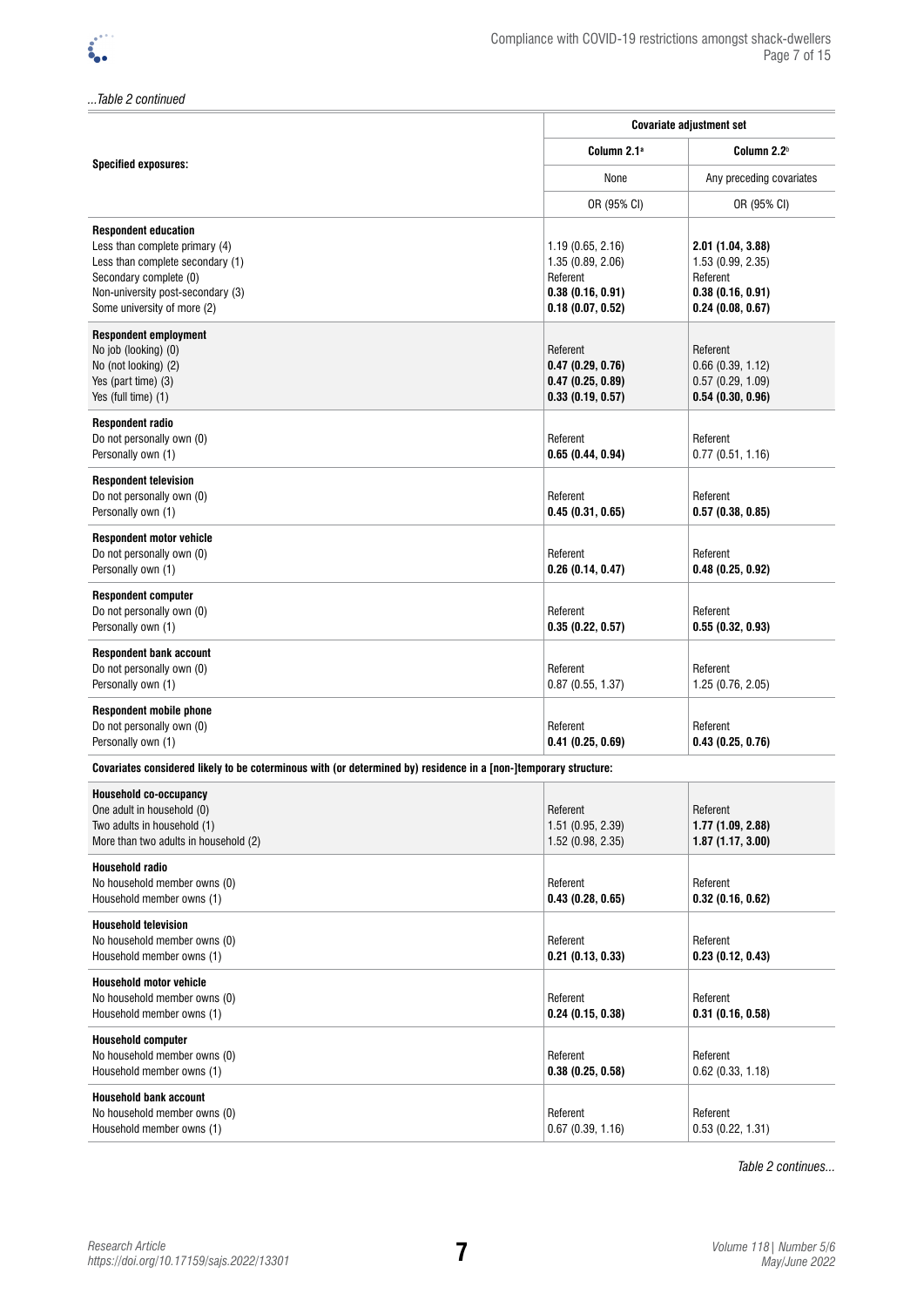*...Table 2 continued*

|                                                                                                                                              | <b>Covariate adjustment set</b>                       |                                                    |  |
|----------------------------------------------------------------------------------------------------------------------------------------------|-------------------------------------------------------|----------------------------------------------------|--|
| <b>Specified exposures:</b>                                                                                                                  | Column 2.1 <sup>a</sup>                               | Column 2.2 <sup>b</sup>                            |  |
|                                                                                                                                              | None                                                  | Any preceding covariates                           |  |
|                                                                                                                                              | OR (95% CI)                                           | OR (95% CI)                                        |  |
| Household mobile phone<br>No household member owns (0)<br>Household member owns (1)                                                          | Referent<br>0.30(0.16, 0.57)                          | Referent<br>0.42(0.15, 1.19)                       |  |
| <b>Household electricity supply</b><br>Connected to grid (0)<br>Not connected to grid (1)                                                    | Referent<br>12.89 (8.40, 19.77)                       | Referent<br>11.80 (7.03, 19.81)                    |  |
| <b>Household water supply</b><br>Water inside dwelling (0)<br>Water inside compound (1)<br>Water outside compound (2)                        | Referent<br>3.12(1.92, 5.06)<br>6.13 (3.79, 9.92)     | Referent<br>2.82(1.67, 4.77)<br>3.58(2.09, 6.13)   |  |
| <b>Household toilet access</b><br>Private inside dwelling (0)<br>Private inside compound (1)<br>Outside compound (shared/none available) (2) | Referent<br>6.48 (3.66, 11.49)<br>10.36 (5.82, 18.44) | Referent<br>4.19 (2.22, 7.90)<br>5.78(3.01, 11.11) |  |
| Household ease of lockdown compliance<br>Less than 'Difficult' (0)<br>'Difficult' or worse (1)                                               | Referent<br>1.61(1.06, 2.45)                          | Referent<br>0.99(0.60, 1.63)                       |  |
| <b>Household COVID-19 related Illness</b><br>Did not become ill (0)<br>Became ill (1)                                                        | Referent<br>$0.61$ (0.36, 1.04)                       | Referent<br>1.42 (0.75, 2.67)                      |  |
| Household COVID-19 related job/business/income loss<br>No $loss(0)$<br>Lost job/business/income (1)                                          | Referent<br>1.10(0.75, 1.61)                          | Referent<br>1.34 (0.83, 2.17)                      |  |

*a Column 2.1: No adjustment for potential/preceding candidate confounding covariates.*

*b Column 2.2: Adjustment only for any preceding candidate/potential confounding covariates (and not for coterminous covariates in square parentheses – […]; with the exception of Respondent Age, Gender, 'Population Group' and Home Language), as listed in the following sequence: Respondent Age, Gender, 'Population Group', Home Language, Respondent Education; Respondent Employment; [Respondent Assets – Radio, Television, Motor Vehicle, Computer, Bank Account, Mobile Phone]; Household Occupancy; [Household Assets – Radio, Television, Motor Vehicle, Computer, Bank Account, Mobile Phone]; [Household Services and Amenities – Electricity, Water, Toilet]; [Lockdown Characteristics – Ease of Compliance, Household COVID-19 Illness, Job/Business/Income Loss].*

*c Alternating white/grey shading indicates groups of covariates considered coterminous (i.e. occurring or crystallising at around the same time, given the questions/items used to ascertain these within the AB-R8 survey).* 

26 of the variables examined. The results of these analyses therefore need to be interpreted with a degree of caution from a causal inference perspective44,45,49. This (sub)sample of adult respondents comprised a similar number of men and women, with a median age of 35 (range: 18– 90), most of whom were classified as 'Black/African' (70.3%), and with far fewer classified as 'Coloured/mixed race' (14.9%), 'White/European' (10.1%) or 'South/East Asian' (4.7%). Most (76.1%) spoke non-European languages at home (the majority of which were indigenous South African languages; see [Section 1 in the Supplementary material\)](https://doi.org/10.17159/sajs.2022/13301/suppl); and although 61.1% had completed secondary education (or above), only around a third (37.1%) reported they had current employment that paid a cash income, and around a third of these (12.5%) were employed only part-time. As such, the complete case (sub)sample of South African respondents included in the analyses that follow are characterised by high levels of under-employment, and this is likely to have a substantial bearing on the proportion who reported that they, or someone in their household, had (temporarily or permanently) lost their income/job/business as a result of COVID-19 (34.6%) – particularly if, as seems likely, a substantial proportion of those who reported that they were under-employed at the time the AB-R8 survey took place had lost employment/income *as a result of* COVID-19. Under such circumstances (and as described earlier), this employment variable (and its associated impact on the assets owned by respondents and their households) seems very likely to constitute a potential *consequence* of COVID-19

rather than always being a preceding *determinant* of either residence in a temporary structure/shack or ease of lockdown compliance.

#### *Multivariable statistical analyses*

To address the possibility that individual- and household-level socioeconomic characteristics (i.e. respondent employment and individual/ household assets) might constitute consequences (as opposed to determinants) of residence in a temporary structure/shack and/or ease of lockdown compliance – and might therefore act as mediators/colliders rather than genuine confounders in the socio-demographic patterning of either specified outcome – additional sensitivity analyses were undertaken in which employment and personal/household assets were removed from the covariate adjustment sets used to mitigate the effect of confounder bias (see [Supplementary tables 1 and 2\)](https://doi.org/10.17159/sajs.2022/13301/suppl). These additional analyses mirrored the statistical models used to estimate the total causal effects of each of the remaining 25 (socio-demographic, economic, household and COVID-19 related) variables selected for examination as potential determinants, correlates or consequences of residence in a temporary structure/shack and/or ease of lockdown compliance (see Tables 2 and 3). The first of these sets of models (summarised in the first column of Tables 2 and 3) adjusted for none of the preceding (candidate) covariates considered potential confounders, while the second set (summarised in the second column of Tables 2 and 3) adjusted only for those individual- and household-level socio-demographic and economic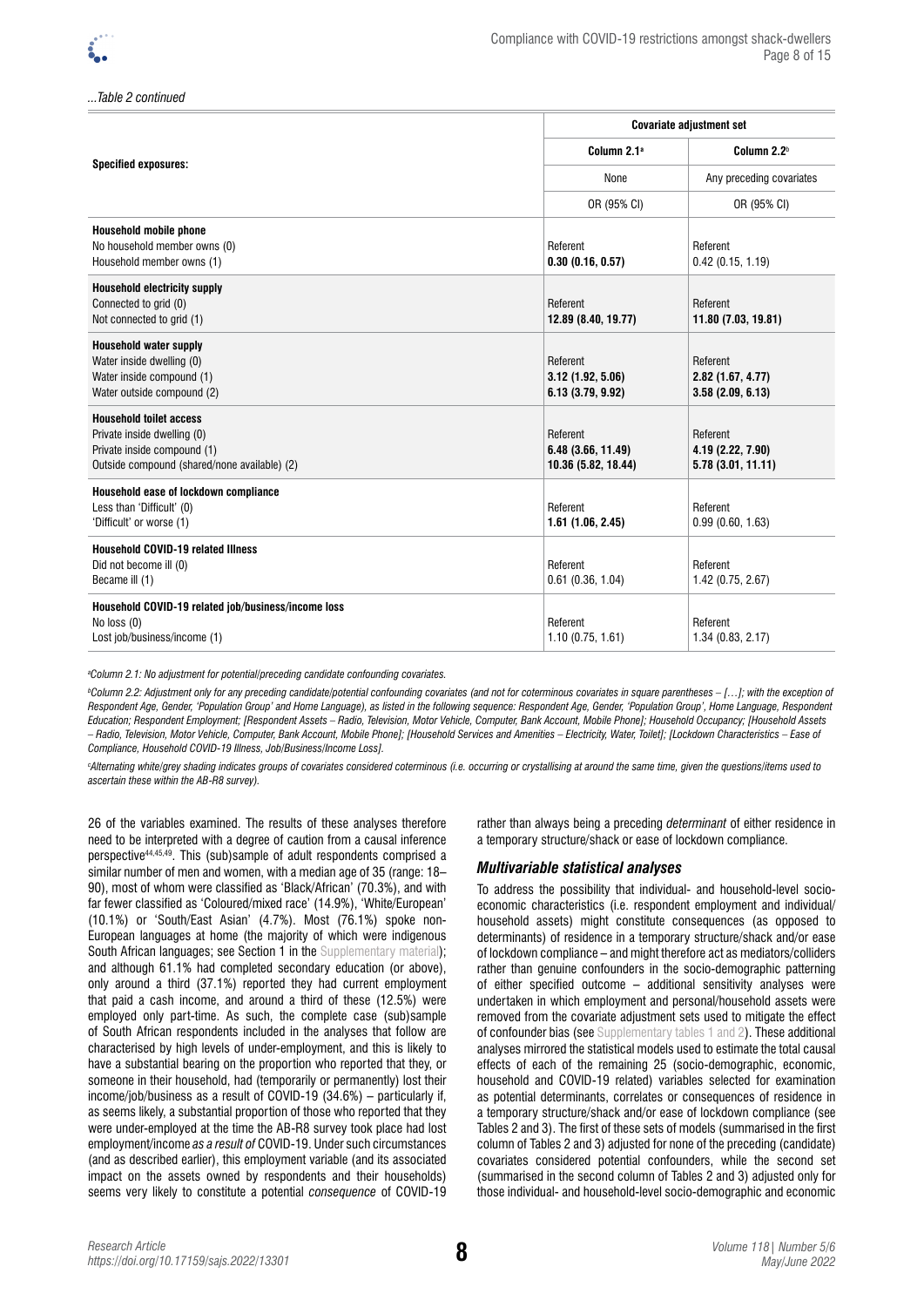

Table 3: The socio-demographic and economic determinants of ease of compliance with COVID-19 restrictions; and the relationship between ease of compliance and COVID-19 related illness and job/business/income loss – both before (Column 3.1) and after (Column 3.2) adjustment for any preceding potential/candidate confounders. All results are presented as odds ratios (ORs) with 95% confidence intervals in parentheses (95% CI).

**Specified outcome:** Self-reported ease of compliance with lockdown restrictions – dichotomous

| Outcome referent (0):<br>Outcome contrast (1):                                                                                                                                                  | Less than 'Difficult'<br>'Difficult' or worse                                                                             |                                                                                              |                                                                                          |
|-------------------------------------------------------------------------------------------------------------------------------------------------------------------------------------------------|---------------------------------------------------------------------------------------------------------------------------|----------------------------------------------------------------------------------------------|------------------------------------------------------------------------------------------|
|                                                                                                                                                                                                 |                                                                                                                           |                                                                                              | <b>Covariate adjustment set</b>                                                          |
|                                                                                                                                                                                                 |                                                                                                                           | Column 3.1 <sup>a</sup>                                                                      | Column 3.2 <sup>b</sup>                                                                  |
| <b>Specified exposures:</b>                                                                                                                                                                     |                                                                                                                           | None                                                                                         | Any preceding covariates                                                                 |
|                                                                                                                                                                                                 |                                                                                                                           | OR (95% CI)                                                                                  | OR (95% CI)                                                                              |
|                                                                                                                                                                                                 | Covariates considered likely to precede (and be potential determinants of) ease of compliance with lockdown: <sup>c</sup> |                                                                                              |                                                                                          |
| <b>Respondent age</b><br>18-25 years (3)<br>26-35 years (2)<br>36-50 years (1)<br>51-90 years (0)                                                                                               |                                                                                                                           | 1.35 (0.97, 1.87)<br>1.57(1.14, 2.16)<br>1.23(0.90, 1.68)<br>Referent                        | 1.35 (0.97, 1.89)<br>1.55(1.12, 2.15)<br>1.32(0.96, 1.81)<br>Referent                    |
| <b>Respondent gender</b><br>Female (0)<br>Male $(1)$                                                                                                                                            |                                                                                                                           | Referent<br>1.11(0.89, 1.39)                                                                 | Referent<br>1.13(0.90, 1.41)                                                             |
| Respondent 'population group' classification<br>'Black/African' (0)<br>'White/European' (1)<br>'Coloured/mixed race' (2)<br>'South/East Asian' (3)                                              |                                                                                                                           | Referent<br>0.46(0.32, 0.66)<br>0.78(0.57, 1.07)<br>0.53(0.32, 0.88)                         | Referent<br>0.45(0.30, 0.67)<br>0.78(0.57, 1.08)<br>0.55(0.30, 0.98)                     |
| <b>Respondent home language</b><br>Non-European (0)<br>European (1)                                                                                                                             |                                                                                                                           | Referent<br>0.76(0.59, 0.99)                                                                 | Referent<br>1.02 (0.74, 1.40)                                                            |
| <b>Respondent education</b><br>Less than complete primary (4)<br>Less than complete secondary (1)<br>Secondary complete (0)<br>Non-university post-secondary (3)<br>Some university of more (2) |                                                                                                                           | 0.98(0.66, 1.47)<br>1.14 (0.86, 1.52)<br>Referent<br>$0.71$ (0.49, 1.04)<br>0.55(0.40, 0.77) | 1.17(0.76, 1.81)<br>1.20(0.89, 1.61)<br>Referent<br>0.72(0.49, 1.05)<br>0.62(0.44, 0.87) |
| <b>Respondent employment</b><br>No job (looking) (0)<br>No (not looking) (2)<br>Yes (part time) (3)<br>Yes (full time) (1)                                                                      |                                                                                                                           | Referent<br>0.63(0.47, 0.85)<br>$0.62$ (0.43, 0.89)<br>0.55(0.42, 0.74)                      | Referent<br>0.75(0.55, 1.03)<br>0.69(0.48, 1.01)<br>0.72(0.52, 0.99)                     |
| <b>Respondent radio</b><br>Do not personally own (0)<br>Personally own (1)                                                                                                                      |                                                                                                                           | Referent<br>0.85(0.67, 1.08)                                                                 | Referent<br>0.94(0.73, 1.22)                                                             |
| <b>Respondent television</b><br>Do not personally own (0)<br>Personally own (1)                                                                                                                 |                                                                                                                           | Referent<br>$0.92$ (0.72, 1.17)                                                              | Referent<br>1.10 (0.84, 1.42)                                                            |
| <b>Respondent motor vehicle</b><br>Do not personally own (0)<br>Personally own (1)                                                                                                              |                                                                                                                           | Referent<br>0.56(0.44, 0.72)                                                                 | Referent<br>$0.76$ (0.57, 1.02)                                                          |
| <b>Respondent computer</b><br>Do not personally own (0)<br>Personally own (1)                                                                                                                   |                                                                                                                           | Referent<br>0.59(0.47, 0.74)                                                                 | Referent<br>0.71(0.54, 0.93)                                                             |
| <b>Respondent bank account</b><br>Do not personally own (0)<br>Personally own (1)                                                                                                               |                                                                                                                           | Referent<br>0.86(0.64, 1.15)                                                                 | Referent<br>0.99(0.72, 1.37)                                                             |
| <b>Respondent mobile phone</b><br>Do not personally own (0)                                                                                                                                     |                                                                                                                           | Referent                                                                                     | Referent                                                                                 |

1.32 (0.90, 1.95)

Personally own (1)

*Table 3 continues...*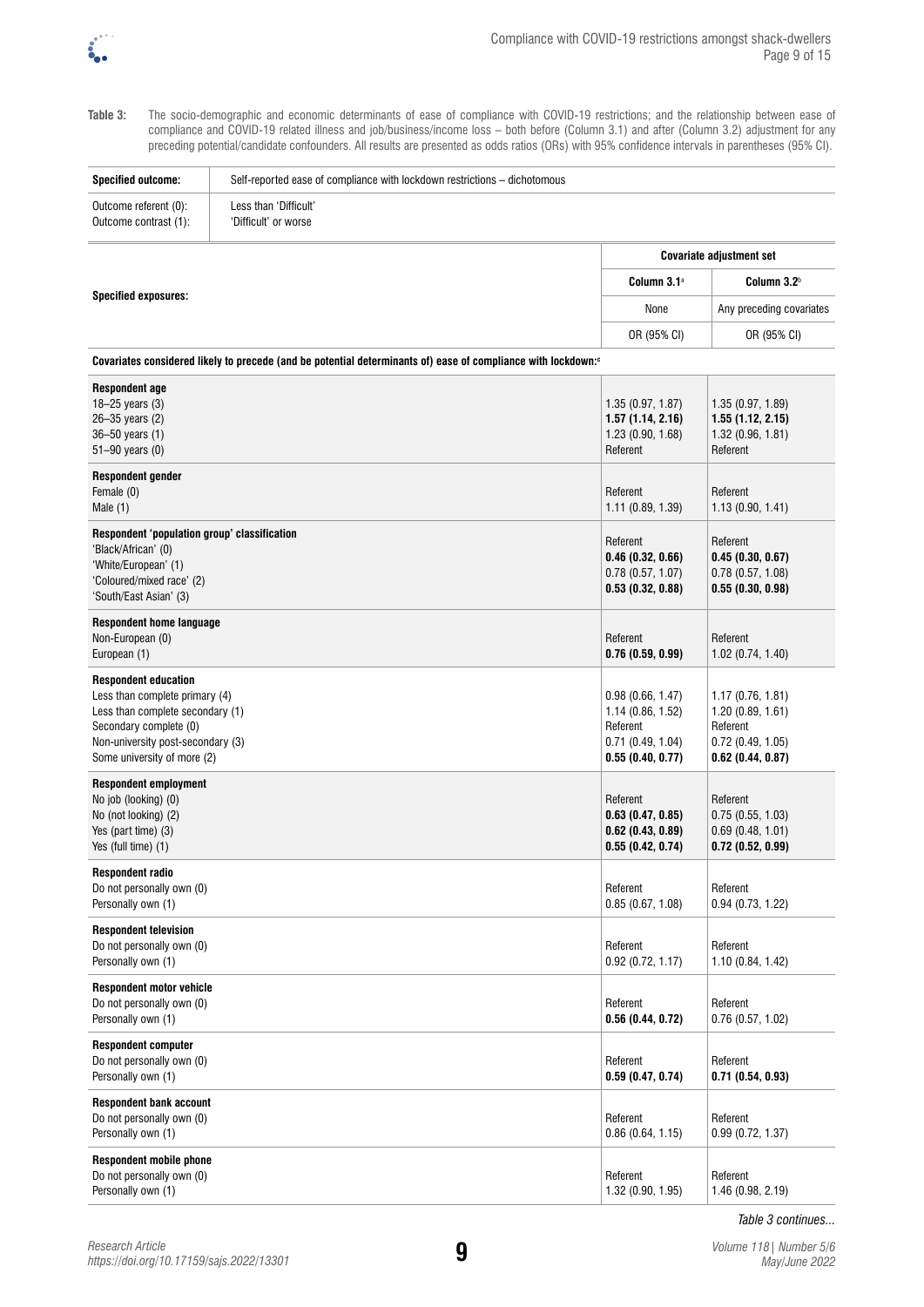*...Table 3 continued*

|                                                                                                                                              | <b>Covariate adjustment set</b>                   |                                                   |  |
|----------------------------------------------------------------------------------------------------------------------------------------------|---------------------------------------------------|---------------------------------------------------|--|
|                                                                                                                                              | Column 3.1 <sup>a</sup>                           | Column 3.2 <sup>b</sup>                           |  |
| <b>Specified exposures:</b>                                                                                                                  | None                                              | Any preceding covariates                          |  |
|                                                                                                                                              | OR (95% CI)                                       | OR (95% CI)                                       |  |
| Residence in a temporary/non-temporary structure<br>House/flat (0)<br>Temporary structure/shack (1)<br>Single room/hostel (2)                | Referent<br>1.61(1.06, 2.45)<br>1.11(0.60, 2.04)  | Referent<br>1.20 (0.78, 1.87)<br>0.88(0.47, 1.66) |  |
| <b>Household co-occupancy</b><br>One adult in household (0)<br>Two adults in household (1)<br>More than two adults in household (2)          | Referent<br>0.88(0.66, 1.15)<br>0.86(0.67, 1.12)  | Referent<br>0.92(0.69, 1.22)<br>0.90(0.67, 1.18)  |  |
| <b>Household radio</b><br>No household member owns (0)<br>Household member owns (1)                                                          | Referent<br>0.84(0.61, 1.15)                      | Referent<br>$1.00$ (0.65, 1.54)                   |  |
| <b>Household television</b><br>No household member owns (0)<br>Household member owns (1)                                                     | Referent<br>1.16(0.78, 1.73)                      | Referent<br>1.38 (0.85, 2.24)                     |  |
| <b>Household motor vehicle</b><br>No household member owns (0)<br>Household member owns (1)                                                  | Referent<br>0.60(0.48, 0.75)                      | Referent<br>$0.81$ (0.60, 1.11)                   |  |
| <b>Household computer</b><br>No household member owns (0)<br>household member owns (1)                                                       | Referent<br>0.60(0.48, 0.76)                      | Referent<br>0.86(0.60, 1.24)                      |  |
| <b>Household bank account</b><br>No household member owns (0)<br>Household member owns (1)                                                   | Referent<br>1.13(0.78, 1.63)                      | Referent<br>1.55 (0.89, 2.69)                     |  |
| <b>Household mobile phone</b><br>No household member owns (0)<br>Household member owns (1)                                                   | Referent<br>1.08(0.62, 1.89)                      | Referent<br>0.77(0.36, 1.65)                      |  |
| <b>Household electricity supply</b><br>Connected to grid (0)<br>Not connected to grid (1)                                                    | Referent<br>1.39(0.92, 2.09)                      | Referent<br>1.29(0.81, 2.03)                      |  |
| <b>Household water supply</b><br>Water inside dwelling (0)<br>Water inside compound (1)<br>Water outside compound (2)                        | Referent<br>1.30(1.00, 1.68)<br>1.63(1.19, 2.22)  | Referent<br>1.08(0.82, 1.43)<br>1.28 (0.90, 1.81) |  |
| <b>Household toilet access</b><br>Private inside dwelling (0)<br>Private inside compound (1)<br>Outside compound (shared/none available) (2) | Referent<br>1.37(1.06, 1.77)<br>2.18 (1.59, 2.99) | Referent<br>1.02(0.76, 1.38)<br>1.55 (1.08, 2.24) |  |
| Covariates considered likely to be coterminous with (or consequences of) ease of lockdown compliance: <sup>b</sup>                           |                                                   |                                                   |  |
| <b>Household COVID-19 related illness</b><br>Did not become ill (0)<br>Became ill (1)                                                        | Referent<br>0.83(0.63, 1.09)                      | Referent<br>1.05 (0.79, 1.41)                     |  |
| Household COVID-19 related job/business/income loss<br>No loss (0)<br>Lost job/business/income (1)                                           | Referent<br>1.88 (1.47, 2.40)                     | Referent<br>1.87 (1.44, 2.43)                     |  |

*a Column 3.1: No adjustment for potential/preceding candidate confounding covariates.* 

*b Column 3.2: Adjustment only for any preceding candidate/potential confounding covariates (and not for coterminous covariates in square parentheses – […]; with the exception of*  Respondent Age, Gender, 'Population Group' and Home Language), as listed in the following sequence: Respondent Age, Gender, 'Population Group', Home Language, Respondent *Education; Respondent Employment; [Respondent Assets – Radio, Television, Motor Vehicle, Computer, Bank Account, Mobile Phone]; [Residence in a (Non-)Temporary Structure, Household Occupancy]; [Household Assets – Radio, Television, Motor Vehicle, Computer, Bank Account, Mobile Phone]; [Household Services and Amenities – Electricity, Water, Toilet]; [Lockdown Characteristics – Household COVID-19 Illness, Job/Business/Income Loss].*

*c Alternating white/grey shading indicates groups of covariates considered coterminous (i.e. occurring or crystallising at around the same time, given the questions/items used to ascertain these within the AB-R8 survey).*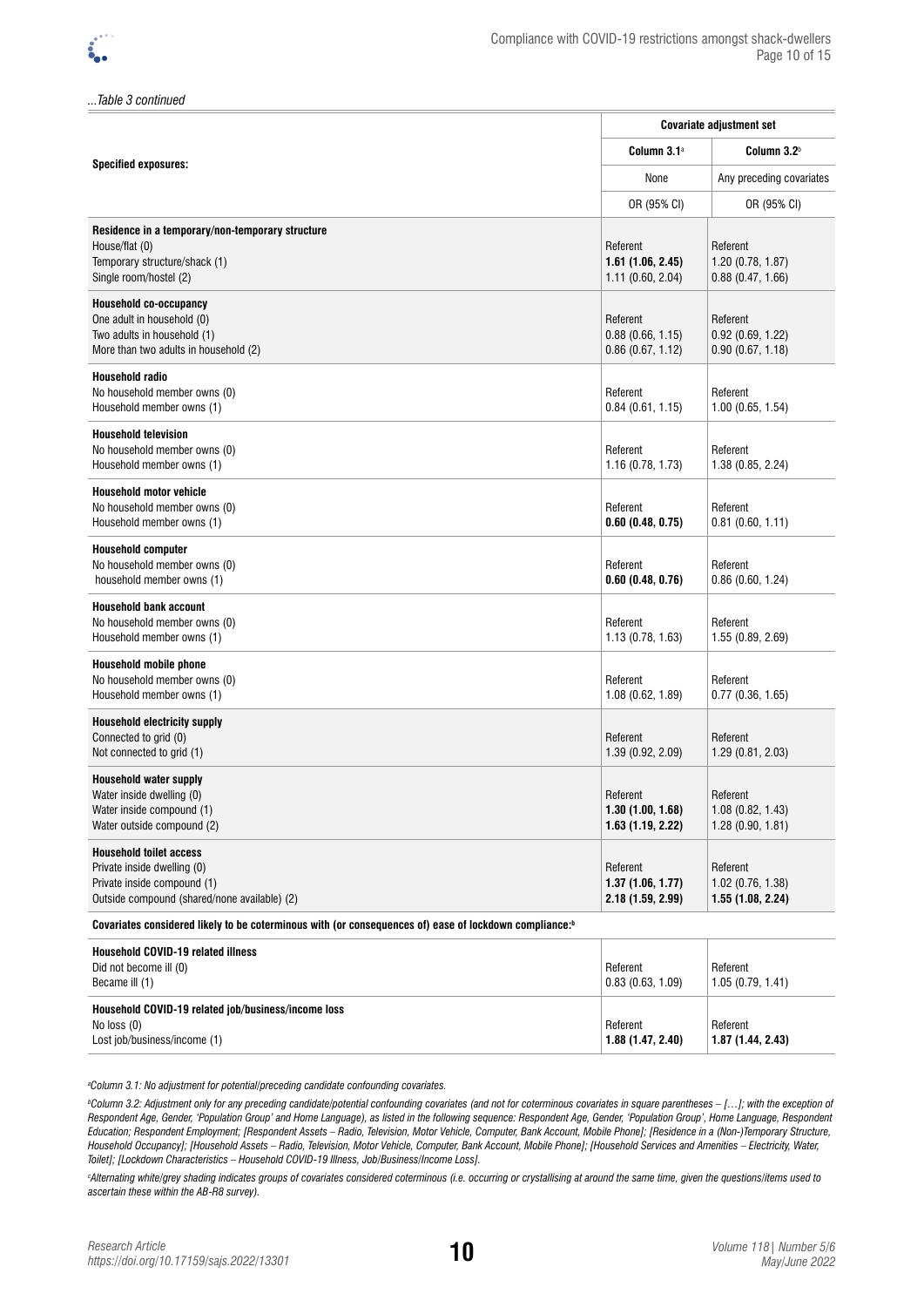

covariates considered likely to have occurred (or crystallised) *before* the specified outcome.

# **Determinants, correlates and consequences of residence in a**

# **(non-)temporary structure/shack**

Table 2 summarises both the socio-demographic and economic determinants of residence in a temporary structure/shack (as compared to a non-temporary or permanent structure, such as a house/flat, room or hostel); and the relationships evident between residence in a temporary structure/shack and a number of household-level characteristics (including co-occupancy and household assets, services and amenities) and COVID-19 related phenomena (ease of lockdown compliance, illness and job/business income loss). These analyses confirm that residence in a temporary structure/shack was far more common amongst respondents aged 50 years or younger (when compared to those aged 51–90), but was far less common amongst respondents classified as 'White/European' or 'South/East Asian' (none of whom lived in a temporary structure/shack) than those classified as 'Black/African'.

Residence in a temporary structure/shack was also far less common amongst respondents who were better educated (and particularly those who had completed some university/tertiary education), and amongst those who were in full- or part-time employment. Moreover, even those who were unemployed but not looking for work were less likely to live in a temporary structure/shack than those who were looking for work – presumably because the former were able to rely on another source of income (such as a pension, grant, private income or a wealthy/working partner/family member) that was sufficient to cover the cost of living in a non-temporary or permanent dwelling (i.e. a house/flat, room or hostel).

These socio-economic patterns were also evident in the much lower odds of residence in a temporary structure/shack amongst those respondents who had the means to own material assets (particularly a television, motor vehicle or computer), even after adjustment for employment status. Meanwhile, *households* that lacked key material assets (particularly a television, motor vehicle or computer) were also far more likely to reside in a temporary structure/shack, as were households that were not connected to the electricity grid, or did not have piped water or private toilet facilities within their own dwelling.

To a large extent, these relationships were only modestly attenuated following adjustment for potential confounders (see Table 2); and excluding respondent employment and respondent/household assets from the confounder adjustment sets in the sensitivity analyses summarised in [Supplementary table 1](https://doi.org/10.17159/sajs.2022/13301/suppl) indicated that non/adjustment for these (*potentially* time-variant) markers of socio-economic status had little effect on the relationships observed amongst the putative determinants, correlates and consequences of residence in a temporary structure/shack. Taken together, these analyses indicate that residence in informal structures/shacks is consistently associated with sociodemographic and economic indicators of disadvantage and poverty, and that such dwellings have fewer of the material assets, services and amenities that might otherwise help mitigate the impact of disadvantage and poverty on health, and the vulnerability of their residents to COVID-19 related illness and job/business/income loss (although these relationships lacked precision both before and after adjustment for potential confounders).

### **Determinants, correlates and consequences of ease of compliance with lockdown restrictions**

Table 3 summarises both the socio-demographic and economic determinants of ease of compliance with COVID-19 restrictions and the relationship between ease of compliance and COVID-19 related illness and job/business/income loss. These analyses reveal that respondents whose households had found it 'Difficult' or 'Very difficult' to comply with lockdown restrictions (or had been unable to comply with these) were very similar to those who were more likely to reside in temporary structures/shacks (see Table 2). For example, younger respondents were more likely to live in households that found it 'Difficult' (or worse) to comply with lockdown restrictions, while those who were classified as

'White/European' or 'South/East Asian', and those with some university education, who were employed (full or part time), or who owned substantive assets (particularly a motor vehicle or a computer) were far *less* likely to have found it 'Difficult' (or harder still) to comply with lockdown restrictions.

For these reasons it may not be surprising that respondents who were residents of temporary structures/shacks were more likely to report that their household had found it 'Difficult' (or worse) to comply with lockdown restrictions (OR: 1.61; 95% CI: 1.06, 2.45). However, this relationship was substantially attenuated and lost precision following adjustment for preceding (individual-level) socio-demographic and economic confounders (OR: 1.21; 95% CI: 0.78, 1.87). Instead, ease of compliance with lockdown was most strongly associated with individuallevel socio-demographic/economic characteristics (as summarised above), and with household-level characteristics that were more commonly (although not exclusively) observed amongst residents in a non-temporary or permanent structure (such as household ownership of a motor vehicle, and/or computer; and piped water/private toilet facilities within the dwelling).

While many of the relationships observed between respondent- and household-level characteristics and ease of compliance with lockdown restrictions were substantively attenuated following adjustment for potential confounders, those for age, 'population group', education, employment and at least one key personal asset (a computer) retained precision; as did the association with household toilet facilities – where respondents in households lacking a private toilet within their dwelling were far more likely to report that complying with lockdown restrictions had been 'Difficult' (or worse), even after adjustment for all 20 preceding variables considered potential confounders (OR: 1.55; 95% CI: 1.08, 2.24). Furthermore, the strength and precision of these (confounder adjusted) relationships was largely unaffected when respondent employment and respondent/household assets were excluded from the confounder adjustment sets used in the sensitivity analyses summarised in Supplementary table  $2$  – indicating that non/adjustment for these (*potentially* time-variant) markers of socio-economic status had little effect on the relationships observed amongst the putative determinants, correlates and consequences of ease of compliance with COVID-19 lockdown restrictions.

These relationships therefore reveal that many of the determinants and characteristics of residence in a temporary structure/shack also have a substantive impact on the ease of compliance with South Africa's COVID-19 lockdown restrictions. As such, the health risks that residents in these households face as a result of their disadvantage and poverty will have been amplified not only by the additional risks, limited assets and inferior services that living in such structures affords, but also by their limited ability to comply with measures intended to reduce the transmission of COVID-19 (i.e. stay at home, maintain personal hygiene and practise social distancing). Indeed, while there was some evidence within the data set examined in the present study that households who had experienced COVID-19 related illness, or had lost a job, a business or income as a result of the pandemic, were *more* likely to reside in temporary structures/shacks (see Table 2), both of these relationships appeared prone to substantial bias from confounding, and both lacked precision (illness – adjusted OR: 1.42; 95% CI: 0.75, 2.67; job/business/ income loss – adjusted OR: 1.34; 95% CI: 0.83, 2.17). Nonetheless, the heightened vulnerability of such households to the ill-effects of COVID-19 and associated lockdown restrictions is evident amongst those that experienced COVID-19 related job/business/income loss who – like respondents who were looking for work – were far more likely to find it 'Difficult' (or worse) to comply with lockdown restrictions (even after adjustment for all 23 preceding variables; OR: 1.87; 95% CI: 1.44, 2.43; see Table 3).

### **Discussion**

Our analyses confirm the unequal distribution of socio-demographic and economic circumstances amongst South African households living in temporary structures/shacks.52,53 Setting aside the agency and determination evident wherever the poor and underserved have taken the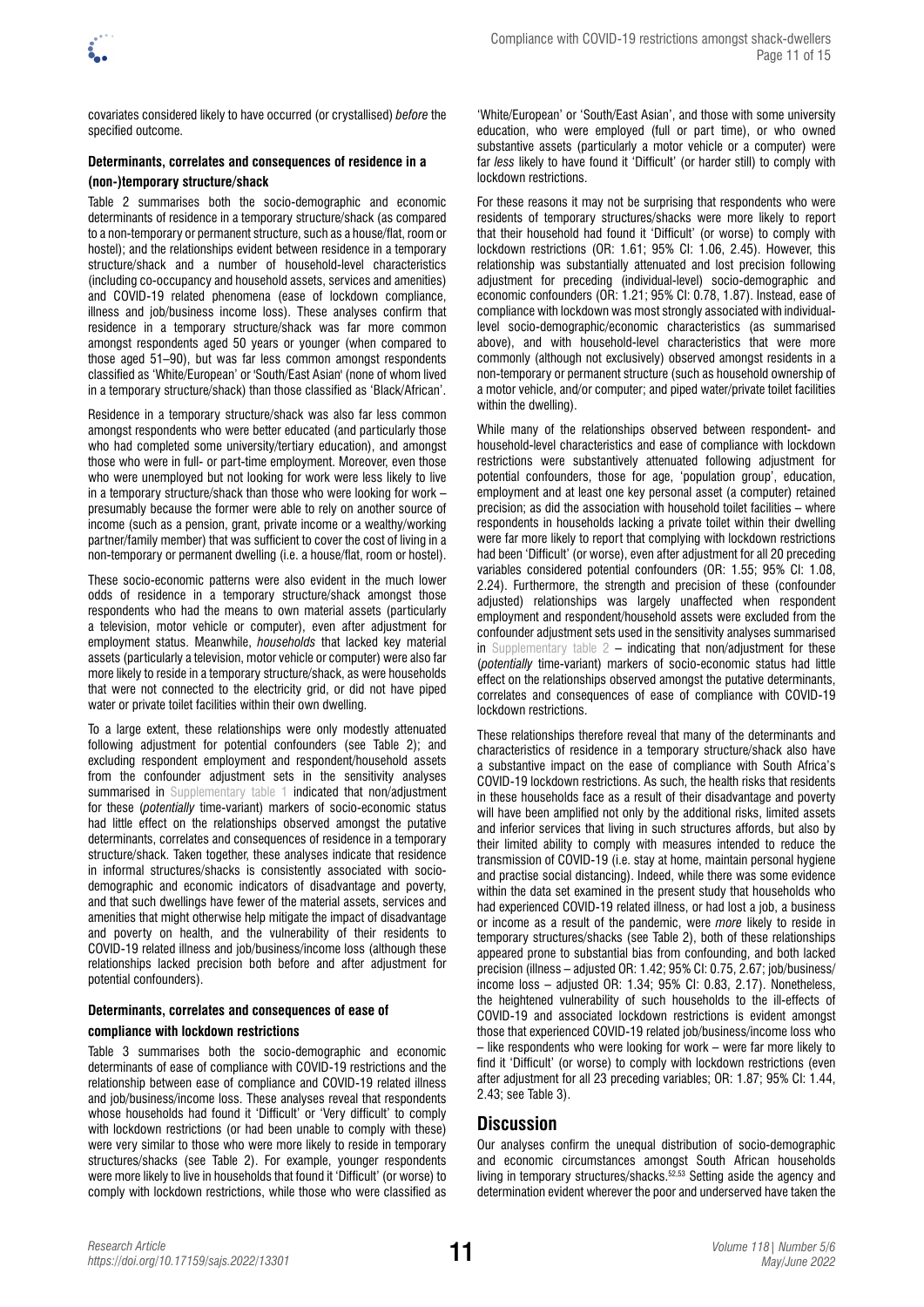

initiative to 'house themselves' (as some believe policymakers implicitly concede they must)6,7,14,23, the evidence is clear that the residents of these households tend to: come from South Africa's most disadvantaged 'population group' (i.e. those classified as 'Black/African'); have lower educational attainment and fewer personal (and household) assets; be under-employed/looking for work; and have to share water and toilet facilities, while often coping without access to mains electricity<sup>19,27</sup>. These same factors are also strong determinants, correlates and consequences of compliance with the COVID-19 lockdown restrictions introduced in 2020 (and still in place, although presently at a much lower 'tier' than initially implemented). Unsurprisingly, survey respondents living in temporary structures/shacks were much more likely to report that they had not been able to comply with these restrictions (or had found it 'Difficult' or 'Very difficult' to do so). However, this relationship was substantially attenuated (and lost precision) following adjustment for preceding, individual-level, socio-demographic and economic determinants of residence in a temporary structure/shack – indicating that poverty was likely to be a far more important barrier to lockdown compliance than informal/temporary housing per se. Nonetheless, the fact remains that two of the personal assets/household services least commonly reported by respondents resident in temporary structures/ shacks (a computer and a private/indoor toilet) are also those that are likely to have *directly* undermined these households' ability to comply with lockdown restrictions by limiting opportunities for 'working (virtually) from home' and requiring residents to leave their home to use the toilet/dispose of human waste.52-54 Indeed, a post hoc examination of two items in the AB-R8 survey (in which all respondents were asked how often they used the Internet, and those 1255/1381 [90.9%] who personally owned a mobile phone were asked whether these had access to the Internet) reveal that those living in temporary structures/shacks were far less likely to access the Internet 'Every day' (OR: 0.61; 95% CI: 0.41, 0.89), and were also less likely to have access to the Internet on their mobile phones (OR: 0.82; 95% CI: 0.53, 1.27), when compared to those living in traditional/formal houses/flats/rooms/hostels (although the second of these associations lacked precision; see [Supplementary](https://doi.org/10.17159/sajs.2022/13301/suppl)  [table 3](https://doi.org/10.17159/sajs.2022/13301/suppl)).

These findings are not entirely unanticipated and, given the wealth of research on the socio-economic circumstances and living conditions of South African households resident in temporary structures/shacks<sup>17,27</sup>, it is frankly astonishing that the constraints these households face were overlooked (and continue to be overlooked) by those responsible for the country's multi-tiered COVID-19 restrictions<sup>18,55</sup>. Imposing such restrictions on individuals/households lacking the means to comply not only compounds the existing risks and challenges they face, but also undermines their ability to support and protect themselves (while making them appear responsible for not doing so).2,52,53 These residents and communities are not without insight, determination or agency $4,5,7,8,12$ – yet there is little evidence that the South African authorities sought to work with them to develop alternatives to lockdown restrictions that are, at best, impracticable2,53 and, at worst, punitive for those who rely on casual, flexible, informal and opportunistic sources of 'in-person' (as opposed to 'virtual' or 'online') work2,56, and those living in contexts where space is at a premium, and where access to clean water, toilet facilities and food necessitate levels of social interaction that require them to breach such restrictions<sup>18,19,57</sup>.

The extraordinary disconnect between what policymakers expect and what shack-dwellers can achieve has led to withering attacks on South Africa's emergency response to the COVID-19 pandemic.<sup>2,52,53,57,58</sup> These extend comparable critiques emanating across the globe from analysts and commentators who questioned the feasibility and merits of prolonged lockdowns introduced to reduce the transmission of SARS-CoV2, 'flatten the curve' and ensure that health services were not overwhelmed. 48,59,60-63 Amongst these critics were those who acknowledged the need to impose short-term emergency measures to delay the spread of disease, but who argued that these should only be used to buy the time required to better understand the biology and epidemiology of this new disease; and to better calibrate the costs and benefits of the more extreme and expensive non-pharmaceutical interventions (such as border closures, travel bans, curfews, 'stay at

home' orders, enforced quarantine and rigorous contact-tracing). While emergency measures were arguably necessary to address the uncertain (and potentially devastating) threat to life posed by a 'newly emergent disease with pandemic potential'64, by the time most countries across the world were experiencing community transmission of SARS-CoV2, evidence from China<sup>65</sup> and elsewhere<sup>66</sup> already provided much needed reassurance that the vast majority of young and healthy people were at low (or very low) risk of 'serious' disease (i.e. a level of disease posing a significant threat to life, or warranting professional clinical care). Although there remained extensive uncertainty regarding the transmissibility and longer-term health effects of non-fatal infection<sup>67</sup> – and even though the promise of effective therapies and vaccines was tainted by academic hubris<sup>44</sup>, pseudoscience and 'fake news'<sup>61</sup> - calls to end lockdown restrictions gained ground and continue to pose a growing challenge to the authority of governments and their scientific advisors.

Amongst these critics were clinicians, epidemiologists and other scholars who questioned the very basis of non-pharmaceutical interventions on two specific grounds: first, because the much vaunted benefits of these interventions often overlooked or discounted their economic and social costs (including their direct and indirect effects on health and health care)<sup>59-61,68</sup>; and second, because the widespread adoption of universal/blanket (or 'one-size-fits-all')<sup>58</sup> restrictions failed to recognise the unequal distribution of their potential costs (and likely benefits) to different sectors of the population, and instead assumed that everyone had access to the resources required to comply $2,60$ . To these we are tempted to add a third, namely that 'flattening the curve' to protect finite health services makes little sense (and may even be inequitable) in contexts (or to communities) where these services were already inaccessible or had little to offer *before* the pandemic struck.<sup>20,69,70</sup> Yet evidence for this proposition (based on data from two further items within the AB-R8 survey) is somewhat equivocal. The first of these required the fieldworker to answer the question 'Are the following facilities present in the primary sampling unit/enumeration area or in easy walking distance?' – for which one of the facilities listed was 'Health clinic (private or public or both)'; while the second asked all respondents 'How well or badly would you say the current government is handling the following matters, or haven't you heard enough to say?' – for which one of the 'matters' included was 'Improving basic health services' and the five pre-categorised answers were 'Very badly', 'Fairly badly', 'Fairly Well', 'Very well' and 'Don't know/Haven't heard enough'. Post hoc analyses of these variables reveal that respondents living in temporary structures/shacks were *less* likely to have been located in primary sampling units/enumeration areas within easy walking distance of a health clinic (OR: 0.71; 95% CI: 0.49, 1.03), but somewhat *more* likely to say that improving basic health services had been handled well by the current government (OR: 1.40; 95% CI: 0.96, 2.03), when compared to those living in traditional/formal houses/flats/rooms/ hostels (although both of these associations lacked precision, and the latter is likely to be substantially confounded by the political affiliation of the respondents involved; see [Supplementary table 4\)](https://doi.org/10.17159/sajs.2022/13301/suppl).

Hindsight is a cruel teacher, and it is all too easy to forget the uncertainty, anxiety, confusion and wild speculation that accompanied the onset of the COVID-19 pandemic a little over two years ago. Under these circumstances, policymakers might be forgiven for focusing on the risks posed by a potentially devastating new disease, and for overlooking the direct and indirect health effects of lockdown restrictions.<sup>68</sup> They might also be forgiven for adopting a 'one-size-fits-all' approach if only to facilitate public understanding, acceptance and compliance. And no one doubts the pressure they faced to protect health services, particularly where these are a scarce and precious resource. Indeed, some might argue that contemporary criticisms of these decisions can be dismissed on this basis alone, or by pointing out that it is easy to be 'wise after the event'. Yet many of these concerns were raised at the very time policymakers were adopting draconian measures while candidly admitting an astonishing degree of uncertainty.<sup>2,57</sup> And none of these explanations justify the failure of governments across the world to consider the unintended consequences of their decisions, or to apply the established tenets of evidence-informed decision-making in which any intervention (however well-intentioned or ostensibly beneficial)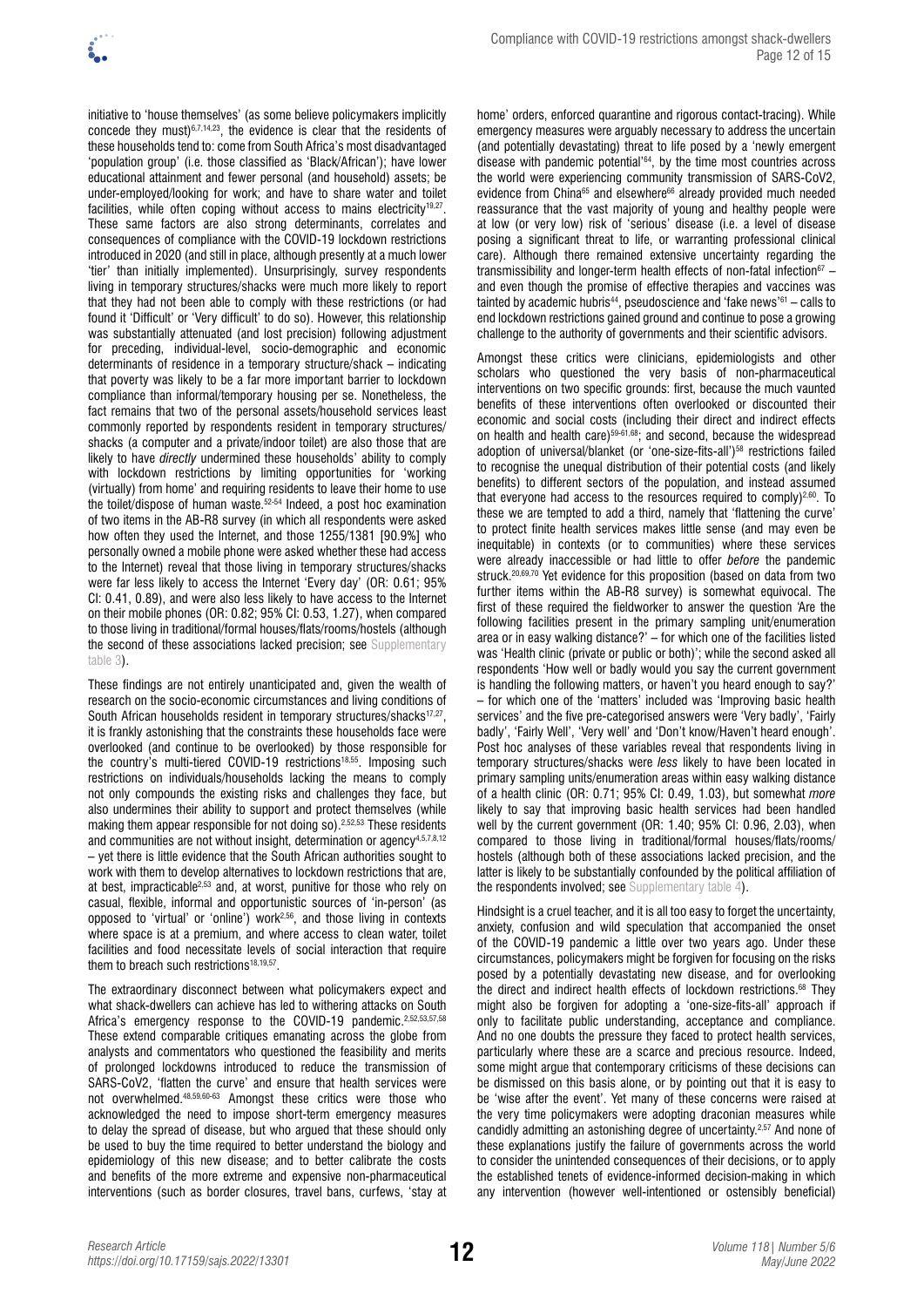merits careful pre- and post-implementation scrutiny to guard against any known and unknown ill-effects, respectively. Instead, their failure offers perhaps the clearest insight yet into the hegemony of different sources and forms of knowledge; the dominance of curative medicine over preventative measures/public health; and the limited awareness and understanding of those in authority/power concerning the day-to-day lives, most pressing needs and legitimate concerns of 'ordinary' people.

Our study focused on the last of these concerns, and while we hope to have demonstrated the futility of the second, we were unable to address the first as we relied upon quantitative techniques that offer more acceptable, manageable and comfortable 'evidence' for policymakers than those generated through qualitative, naturalistic and democratic forms of enquiry. While our analyses nonetheless paint a stark picture of the challenges that households living in temporary structures/ shacks face – and the cumulative risks to their health of poverty, under-employment, poor housing and inadequate service provision<sup>2,13</sup> – a fuller understanding of the lived experiences of these households will require further research to challenge and stretch the rather limited insights that our data and techniques permit, and add nuance, tone and hue to the rather sketchy quantitative picture these provide. In particular, additional studies will be required to establish *which* of the multifaceted components of South Africa's lockdown restrictions were least/most challenging for residents of temporary structures/shacks to adopt, and *why* – detail that was unavailable in the items included in the AB-R8 questionnaire.

# **Conclusion**

There can be little doubt that South African households living in temporary structures/shacks face a number of direct and indirect threats to health, not only as a result of the inadequate protection such dwellings provide (and the additional risks that informal structures and settlements entail), but also as a consequence of the dire social and economic circumstances that forced/led these households to seek shelter therein. These threats to health are compounded whenever ignorance, incompetence, ineptitude or indifference undermine the equitable allocation of resources to ensure these households have access to public services and amenities – including regulations intended to safeguard public health during ordinary, and extraordinary, circumstances.

We are not the first to argue that the adoption of a universal/blanket approach to the non-pharmaceutical interventions implemented during South Africa's response to the COVID-19 pandemic failed to acknowledge the unequal distribution of their impracticability, costs and consequences in one of the world's most unequal societies. However, our analyses provide robust, quantitative evidence that poverty and inadequate household services are likely to be more important determinants of compliance with non-pharmaceutical interventions than informal/ temporary housing per se. These findings have a number of potential implications for the development of practical, effective and equitable policies that aim to address the collective risks that affect us all, both now and in the future. These implications are particularly important for those risks/policies that impose restrictions on the freedoms we require to survive and thrive – restrictions that can only be justifiable if they are practicable for all, while universal in their benefits, and equitable in their costs and consequences.

- First: universal/blanket policies can only be equitable when these do not impose impracticable constraints or untenable consequences on those who lack the means to comply (or to prevail thereafter).
- Second: stratified policies (such as those that are 'means-tested') may often be the only way to ensure that those with limited capacity to cope with restrictive regulations are subject to (less draconian) constraints/sanctions or receive additional support to ensure they can comply.
- Third: ongoing research will be required to ensure that policymakers not only know *which* components of the restrictive regulations available to them might be particularly challenging or impossible for specific households/communities to adopt, but also

*how* compliance might be strengthened through stratification or the provision of additional services and support.

- Fourth: regardless of the formal evidence available to them, policymakers and their specialist technical advisers must draw on the insight of communities most likely to be disproportionately affected by, or least able to comply with, any restrictive regulations to ensure they have access to the first-hand, experiential expertise required to assess whether (and how) these communities might be able to comply.
- Fifth: in the absence of formal evidence or experiential expertise, policymakers might best *assume* that the most disadvantaged members of society will be unable to comply with any regulations that restrict their ability to seek informal/casual/opportunistic sources of work, or access essential goods, services and amenities beyond the confines of their dwellings or underserved communities.

# **Acknowledgements**

The analyses presented in this paper would not have been possible without the early release of South African data from Round 8 of Afrobarometer, which will be available for analysis in due course at: <http://www.afrobarometer.org/data>. Afrobarometer depends on: substantive financial support from a range of external agencies; the diligence of survey teams; and the patience of survey respondents – to all of whom we express our sincere gratitude. We are also grateful to Celimpilo Dladla, Mpfariseni Godfrey Mulaudzi, Peter Mekgwe and Tisa Viviers for kindly translating the Title, Abstract and Significance of the main findings into Zulu, Venda, Tswana and Afrikaans, respectively (see [Section 5 in the Supplementary material](https://doi.org/10.17159/sajs.2022/13301/suppl)).

# **Competing interests**

We have no competing interests to declare.

# **Authors' contributions**

G.T.H.E.: Conceptualisation, methodology, data analysis, writing – initial draft and revisions, project management and leadership, student supervision. R.B.M.: Conceptualisation, data collection, data analysis, writing – revisions. H.R.: Conceptualisation, methodology, data analysis, writing – revisions. T.d.W.: Conceptualisation, data analysis, writing – revisions.

### **References**

- 1. Nyamnjoh BA. Covid-19: The humbling and humbled virus. Corona Times. 20 April 2020. Available from: [https://www.coronatimes.net/covid-19-humbling](https://www.coronatimes.net/covid-19-humbling-humbled-virus/)[humbled-virus/](https://www.coronatimes.net/covid-19-humbling-humbled-virus/)
- 2. Manderson L, Levine S. COVID-19, risk, fear, and fall-out. Med Anthropol. 2020;39:367–370. <https://doi.org/10.1080/01459740.2020.1746301>
- 3. Ogedengbe SS. Life of the urban poor during the COVID-19 pandemic in South Africa [MA thesis]. Bergen: University of Bergen; 2021. [https://bora.](https://bora.uib.no/bora-xmlui/bitstream/handle/11250/2838071/Thesisbare-life-Stefan.pdf?sequence=1&isAllowed=y) [uib.no/bora-xmlui/bitstream/handle/11250/2838071/Thesisbare-life-Stefan.](https://bora.uib.no/bora-xmlui/bitstream/handle/11250/2838071/Thesisbare-life-Stefan.pdf?sequence=1&isAllowed=y) [pdf?sequence=1&isAllowed=y](https://bora.uib.no/bora-xmlui/bitstream/handle/11250/2838071/Thesisbare-life-Stefan.pdf?sequence=1&isAllowed=y)
- 4. De Soto H. The mystery of capital. New York: Basic Books; 2000.
- 5. Bank L. The rhythms of the yards: Urbanism, backyards and housing policy in South Africa. J Contemp Afr Stud. 2007;25:205–228. [https://doi.](https://doi.org/10.1080/02589000701396298) [org/10.1080/02589000701396298](https://doi.org/10.1080/02589000701396298)
- 6. Richards R, O'Leary B, Mutsonziwa K. Measuring quality of life in informal settlements in South Africa. Soc Indic Res. 2007;81:375–388. [https://doi.](https://doi.org/10.1007/s11205-006-9014-1) [org/10.1007/s11205-006-9014-1](https://doi.org/10.1007/s11205-006-9014-1)
- 7. Lemanski C. Augmented informality: South Africa's backyard dwellings as a by-product of formal housing policies. Habitat Int. 2009;33:472–484. [https://](https://doi.org/10.1016/j.habitatint.2009.03.002) [doi.org/10.1016/j.habitatint.2009.03.002](https://doi.org/10.1016/j.habitatint.2009.03.002)
- 8. Hunter M, Posel D. Here to work: The socioeconomic characteristics of informal dwellers in post-apartheid South Africa. Environ Urban. 2012;24:285–304. <https://doi.org/10.1177/0956247811433537>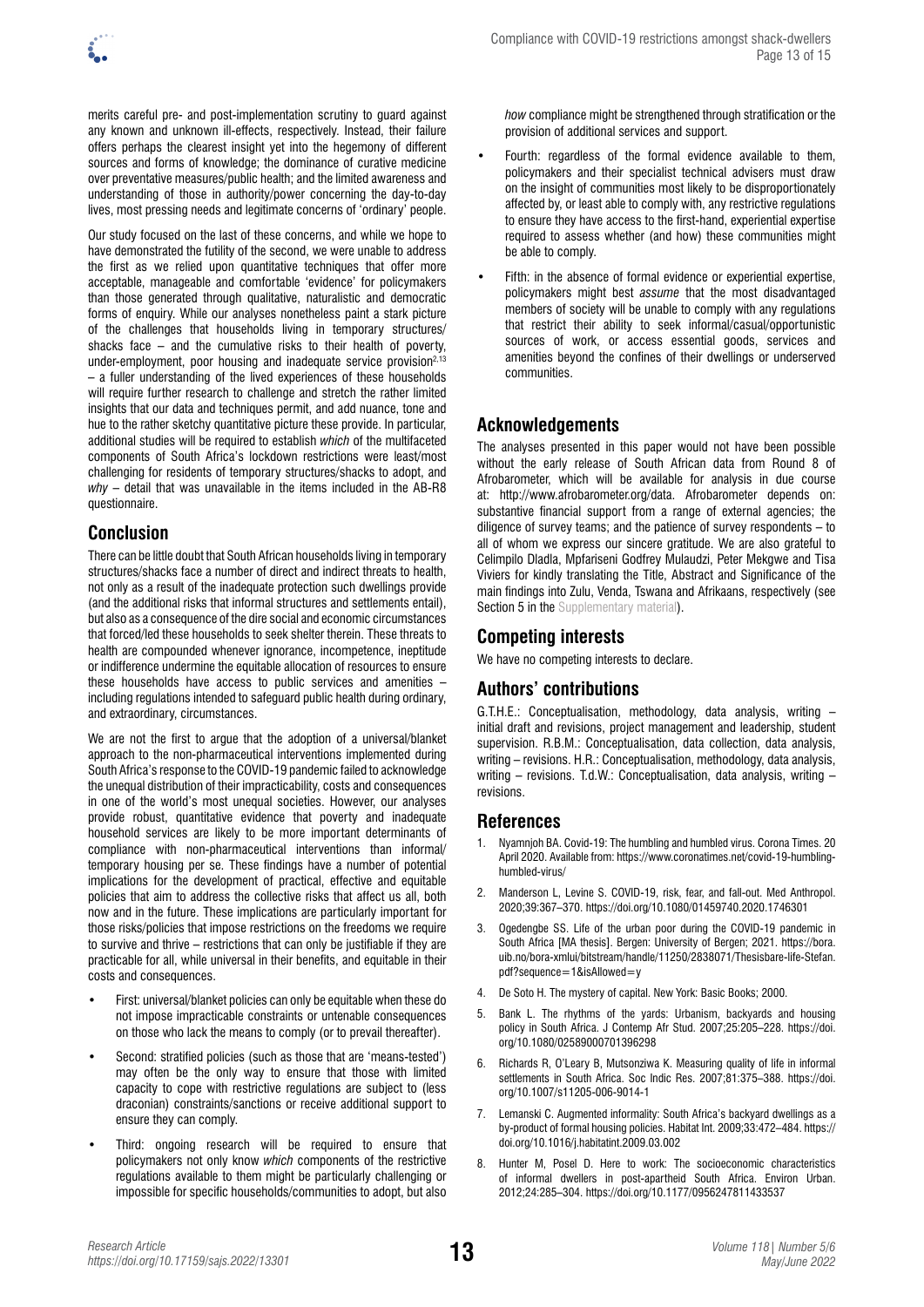- 9. Pithouse R. A progressive policy without progressive politics: Lessons from the failure to implement 'Breaking New Ground'. Town Reg Plan. 2009;54:1‑4. <https://hdl.handle.net/10520/EJC108694>
- 10. Van Belle S, Affun-Adegbulu C, Soors W, Srinivas PN, Hegel G, Van Damme W, et al. COVID-19 and informal settlements: An urgent call to rethink urban governance. Int J Equity Health. 2020;19:1–2. [https://doi.org/10.1186/](https://doi.org/10.1186/s12939-020-01198-0) [s12939-020-01198-0](https://doi.org/10.1186/s12939-020-01198-0)
- 11. Maggott T. Review of: Ngwane T Amakomiti 'Grassroots Democracy in South African Shack Settlements'. Notebooks: J Stud Power. 2021;1:209–211. <https://doi.org/10.1163/26667185-010D1o0w0n1l4o>
- 12. Fieuw W, Mitlin D. What the experiences of South Africa's mass housing programme teach us about the contribution of civil society to policy and programme reform. Environ Urban. 2018;30:215–232. [https://doi.](https://doi.org/10.1177/0956247817735768) [org/10.1177/0956247817735768](https://doi.org/10.1177/0956247817735768)
- 13. Shortt NK, Hammett D. Housing and health in an informal settlement upgrade in Cape Town, South Africa. J Hous Built Environ. 2013;28:615–627. [https://](https://doi.org/10.1007/S10901-013-9347-4) [doi.org/10.1007/S10901-013-9347-4](https://doi.org/10.1007/S10901-013-9347-4)
- 14. Wekesa BW, Steyn GS, Otieno FF. A review of physical and socio-economic characteristics and intervention approaches of informal settlements. Habitat Int. 2011;35:238–245. <https://doi.org/10.1016/j.habitatint.2010.09.006>
- 15. Steyn G. Sustainable African settlement: Profiling a vision. Pretoria: Tshwane University of Technology; 2003.
- 16. Shaw M. Housing and public health. Annu Rev Public Health. 2004;25:397‑418. <https://doi.org/10.1146/annurev.publhealth.25.101802.123036>
- 17. Govender T, Barnes JM, Pieper CH. Living in low-cost housing settlements in Cape Town, South Africa – the epidemiological characteristics associated with increased health vulnerability. J Urban Health. 2010;87:899–911. [https://](https://doi.org/10.1007/s11524-010-9502-0) [doi.org/10.1007/s11524-010-9502-0](https://doi.org/10.1007/s11524-010-9502-0)
- 18. Corburn J, Vlahov D, Mberu B, Riley L, Caiaffa WT, Rashid SF, et al. Slum health: Arresting COVID-19 and improving well-being in urban informal settlements. J Urban Health. 2020;97:348–357. [https://doi.org/10.1007/](https://doi.org/10.1007/s11524-020-00438-6) [s11524-020-00438-6](https://doi.org/10.1007/s11524-020-00438-6)
- 19. Chetty K. The case of South Africa: The societal impact of COVID-19. Int J Soc Qual. 2021;11:85–110.<https://doi.org/10.3167/IJSQ.2021.11010207>
- 20. Adebayo P. Housing policy and the post-apartheid city: A tale of urban exclusion through housing delivery. In: Magidimisha-Chipungu HH, Chipungu L, editors. Urban inclusivity in southern Africa. The Urban Book Series. Cham: Springer; 2021. p. 251–272. [https://doi.org/10.1007/978-3-030-81511-](https://doi.org/10.1007/978-3-030-81511-0_13) [0\\_13](https://doi.org/10.1007/978-3-030-81511-0_13)
- 21. Ellison GTH, De Wet T. The classification of South Africa's mixedheritage peoples 1910–2011: A century of conflation, contradiction, containment, and contention. In: Rocha ZL, Aspinall PJ, editors. The Palgrave international handbook of mixed racial and ethnic classification. Cham: Palgrave Macmillan; 2020. p. 425–455. [https://link.springer.com/](https://link.springer.com/chapter/10.1007/978-3-030-22874-3_23) [chapter/10.1007/978-3-030-22874-3\\_23](https://link.springer.com/chapter/10.1007/978-3-030-22874-3_23)
- 22. Perkins P. The legacy of influx control. Reality. 1987;19:10–13.
- 23. Marutlulle NK. A critical analysis of housing inadequacy in South Africa and its ramifications. Afr Public Service Delivery Perform Rev. 2021;9(1):16. [https://](https://doi.org/10.4102/apsdpr.v9i1.372) [doi.org/10.4102/apsdpr.v9i1.372](https://doi.org/10.4102/apsdpr.v9i1.372)
- 24. Ellison GTH, De Wet T. Poverty, disability and self-reported health amongst residents and migrants in Gauteng, South Africa. Ann Hum Biol. 2016;43:131‑143.<https://doi.org/10.3109/03014460.2016.1147597>
- 25. Wilson S. Breaking the tie: Evictions from private land, homelessness and a new normality. S Afr Law J. 2009;126:270–290. [https://hdl.handle.](https://hdl.handle.net/10520/EJC53872) [net/10520/EJC53872](https://hdl.handle.net/10520/EJC53872)
- 26. Kornienko K. Waiting, hope, democracy, and space: How expectations and socio-economic rights shape two South African urban informal communities. J Asian Afr Stud. 2017;52:34–49.<https://doi.org/10.1177/0021909614560243>
- 27. Socio-Economic Rights Institute of South Africa (SERISA). Informal settlements and human rights in South Africa [document on the Internet]. c2018 [cited 2022 Mar 27]. Available from: [https://www.ohchr.org/](https://www.ohchr.org/Documents/Issues/Housing/InformalSettlements/SERI.pdf) [Documents/Issues/Housing/InformalSettlements/SERI.pdf](https://www.ohchr.org/Documents/Issues/Housing/InformalSettlements/SERI.pdf)
- 28. Tomlinson MR. South Africa's housing policy: Lessons from four years of the new housing subsidy scheme. Third World Plan Rev. 1999;21:283. [https://](https://doi.org/10.3828/TWPR.21.3.N72W4P14881V7221) [doi.org/10.3828/TWPR.21.3.N72W4P14881V7221](https://doi.org/10.3828/TWPR.21.3.N72W4P14881V7221)
- 29. Lemanski C. Moving up the ladder or stuck on the bottom rung? Homeownership as a solution to poverty in urban South Africa. Int J Urb Reg Res. 2011;35:57–77. <https://doi.org/10.1111/j.1468-2427.2010.00945.x>
- 30. Phago K. The development of housing policy in South Africa. Politeia. 2010;29:88–106.
- 31. Ellison GTH, De Wet T. Johannesburg's 'poor housing, good health' paradox: The role of health status assessment, statistical modelling, residential context and migrant status. Public Health. 2020;186:257–264. [https://doi.](https://doi.org/10.1016/j.puhe.2020.04.039) [org/10.1016/j.puhe.2020.04.039](https://doi.org/10.1016/j.puhe.2020.04.039)
- 32. Cramm JM, Nieboer AP. The influence of social capital and socio-economic conditions on self-rated health among residents of an economically and health-deprived South African township. Int J Equity Health. 2011;10:1–7. <https://doi.org/10.1186/1475-9276-10-51>
- 33. Musango JK. Household electricity access and consumption behaviour in an urban environment: The case of Gauteng in South Africa. Energy Sustain Dev. 2014;23:305–316. <https://doi.org/10.1016/j.esd.2014.06.003>
- 34. Meth P. Informal housing, gender, crime and violence: The role of design in urban South Africa. Br J Criminol. 2017;57:402–421. [https://doi.](https://doi.org/10.1093/bjc/azv125) [org/10.1093/bjc/azv125](https://doi.org/10.1093/bjc/azv125)
- 35. Mattes RB, Logan C, Gyimah-Boadi E, Ellison GTH. Covid-19 in Africa: Vulnerabilities and assets. Afrobarometer Policy Paper 67 [document on the Internet]. c2020 [cited 2022 Mar 27]. Available from: [https://afrobarometer.](https://afrobarometer.org/publications/pp67-covid-19-africa-vulnerabilities-and-assets-effective-response) [org/publications/pp67-covid-19-africa-vulnerabilities-and-assets-effective](https://afrobarometer.org/publications/pp67-covid-19-africa-vulnerabilities-and-assets-effective-response)[response](https://afrobarometer.org/publications/pp67-covid-19-africa-vulnerabilities-and-assets-effective-response)
- 36. Posel D, Oyenubi A, Kollamparambil U. Job loss and mental health during the COVID-19 lockdown: Evidence from South Africa. PLoS ONE. 2021;16, e0249352. <https://doi.org/10.1371/journal.pone.0249352>
- 37. Mashiane K, Odeku KO. Analysis of the impediments to the realisation of the right to access to adequate housing in South Africa. J Soc Dev Afr. 2021;36:149-176. <https://www.ajol.info/index.php/jsda/article/view/215980/203686>
- 38. Jiusto S, Hersh R. Proper homes, toilets, water and jobs: A new approach to meeting the modest hopes of shackdwellers in Cape Town, South Africa. WIT Trans Ecology Environ. 2009;120:743–757. [https://doi.](https://doi.org/10.1177/0956247811433537) [org/10.1177/0956247811433537](https://doi.org/10.1177/0956247811433537)
- 39. Afrobarometer. Afrobarometer Round 8 survey: South Africa, 2021 Summary of Results and Technical Information [document on the Internet]. c2021 [cited 2022 Mar 27]. Available from: [https://afrobarometer.org/sites/](https://afrobarometer.org/sites/default/files/publications/Summary%20of%20results/summary_of_results-south_africa_r8_26nov21.pdf) [default/files/publications/Summary%20of%20results/summary\\_of\\_results](https://afrobarometer.org/sites/default/files/publications/Summary%20of%20results/summary_of_results-south_africa_r8_26nov21.pdf)[south\\_africa\\_r8\\_26nov21.pdf](https://afrobarometer.org/sites/default/files/publications/Summary%20of%20results/summary_of_results-south_africa_r8_26nov21.pdf)
- 40. Statistics South Africa (StatsSA). Census 2011 Statistical Release (revised) P0301.4. Pretoria: StatsSA; 2012. Available from: [https://www.statssa.gov.](https://www.statssa.gov.za/publications/P03014/P030142011.pdf) [za/publications/P03014/P030142011.pdf](https://www.statssa.gov.za/publications/P03014/P030142011.pdf)
- 41. Statistics South Africa (StatsSA). Community Survey 2016 Statistical Release P0301. Pretoria: StatsSA; 2016. Available from: [http://cs2016.statssa.gov.](http://cs2016.statssa.gov.za/wp-content/uploads/2016/07/NT-30-06-2016-RELEASE-for-CS-2016-_Statistical-releas_1-July-2016.pdf) [za/wp-content/uploads/2016/07/NT-30-06-2016-RELEASE-for-CS-2016-\\_](http://cs2016.statssa.gov.za/wp-content/uploads/2016/07/NT-30-06-2016-RELEASE-for-CS-2016-_Statistical-releas_1-July-2016.pdf) [Statistical-releas\\_1-July-2016.pdf](http://cs2016.statssa.gov.za/wp-content/uploads/2016/07/NT-30-06-2016-RELEASE-for-CS-2016-_Statistical-releas_1-July-2016.pdf)
- 42. Ellison GTH. Might temporal logic improve the specification of directed acyclic graphs (DAGs)? J Stat Data Sci Educ. 2021;29:202–213. [https://doi.org/10.](https://doi.org/10.1080/26939169.2021.1936311) [1080/26939169.2021.1936311](https://doi.org/10.1080/26939169.2021.1936311)
- 43. Box GEP. Science and statistics. J Am Stat Assoc. 1976;71:791–799. [https://](https://doi.org/10.1080/01621459.1976.10480949) [doi.org/10.1080/01621459.1976.10480949](https://doi.org/10.1080/01621459.1976.10480949)
- 44. Ellison GTH. COVID-19 and the epistemology of epidemiological models at the dawn of AI. Ann Hum Biol. 2020;47:506–513. [https://doi.org/10.1080/0](https://doi.org/10.1080/03014460.2020.1839132) [3014460.2020.1839132](https://doi.org/10.1080/03014460.2020.1839132)
- 45. Elwert F, Winship C. Endogenous selection bias: The problem of conditioning on a collider variable. Ann Rev Sociol. 2014;40:31–53. [https://doi.](https://doi.org/10.1146/annurev-soc-071913-043455) [org/10.1146/annurev-soc-071913-043455](https://doi.org/10.1146/annurev-soc-071913-043455)
- 46. Munafò MR, Tilling K, Taylor AE, Evans DM, Davey Smith G. Collider scope: When selection bias can substantially influence observed associations. Int J Epidemiol. 2018;47:226–235.
- 47. Disaster Management Act (DMA), Republic of South Africa. Regulations to address, prevent and combat the spread of coronavirus COVID-19. Adjusted alert level 1. Government Gazette. 2021;44201:4–17. Available from: [https://](https://www.gov.za/sites/default/files/gcis_document/202103/44201rg11246gon152.pdf) [www.gov.za/sites/default/files/gcis\\_document/202103/44201rg11246g](https://www.gov.za/sites/default/files/gcis_document/202103/44201rg11246gon152.pdf) [on152.pdf](https://www.gov.za/sites/default/files/gcis_document/202103/44201rg11246gon152.pdf)
- 48. Bhorat H, Köhler T, Oosthuizen M, Stanwix B, Steenkamp F, Thornton A. The economics of COVID-19 in South Africa: Early impressions. DPRU Working Paper 202004. Cape Town: Development Policy Research Unit (DPRU), University of Cape Town; 2020. [https://media.africaportal.org/documents/](https://media.africaportal.org/documents/The_economics_of_COVID-19_in_SA_1.pdf) [The\\_economics\\_of\\_COVID-19\\_in\\_SA\\_1.pdf](https://media.africaportal.org/documents/The_economics_of_COVID-19_in_SA_1.pdf)